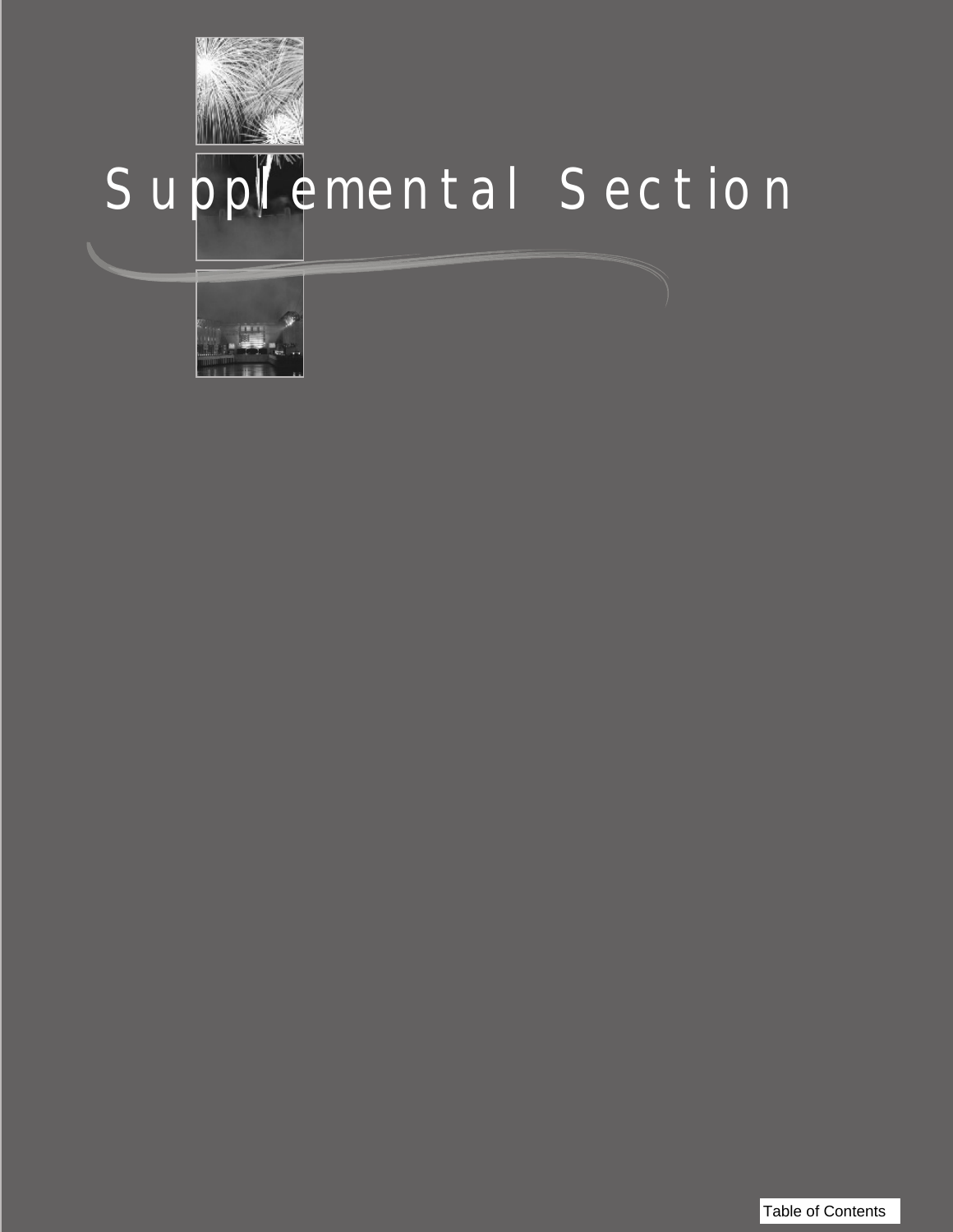### **Bureau of Reclamation Organization Chart**

Chief of Staff

Commissioner, Bureau of Reclamation

Director Operations Director Pacific Northwest Region 3 Area Offices Director Mid-Pacific Region 5 Area Offices Director Lower Colorado Region Director 5 Area Offices Program and Budget Director Upper Colorado Region 3 Area Offices Director Great Plains Region 6 Area Offices Director Policy, Management, and Technical Services Director Technical Service Center Director Management Services Office Director Chief Information Office Director Security, Safety, and Law Enforcement Director Office of Program and Policy Services Director **Research and Natural Resources** Director

External and Intergovernmental Affairs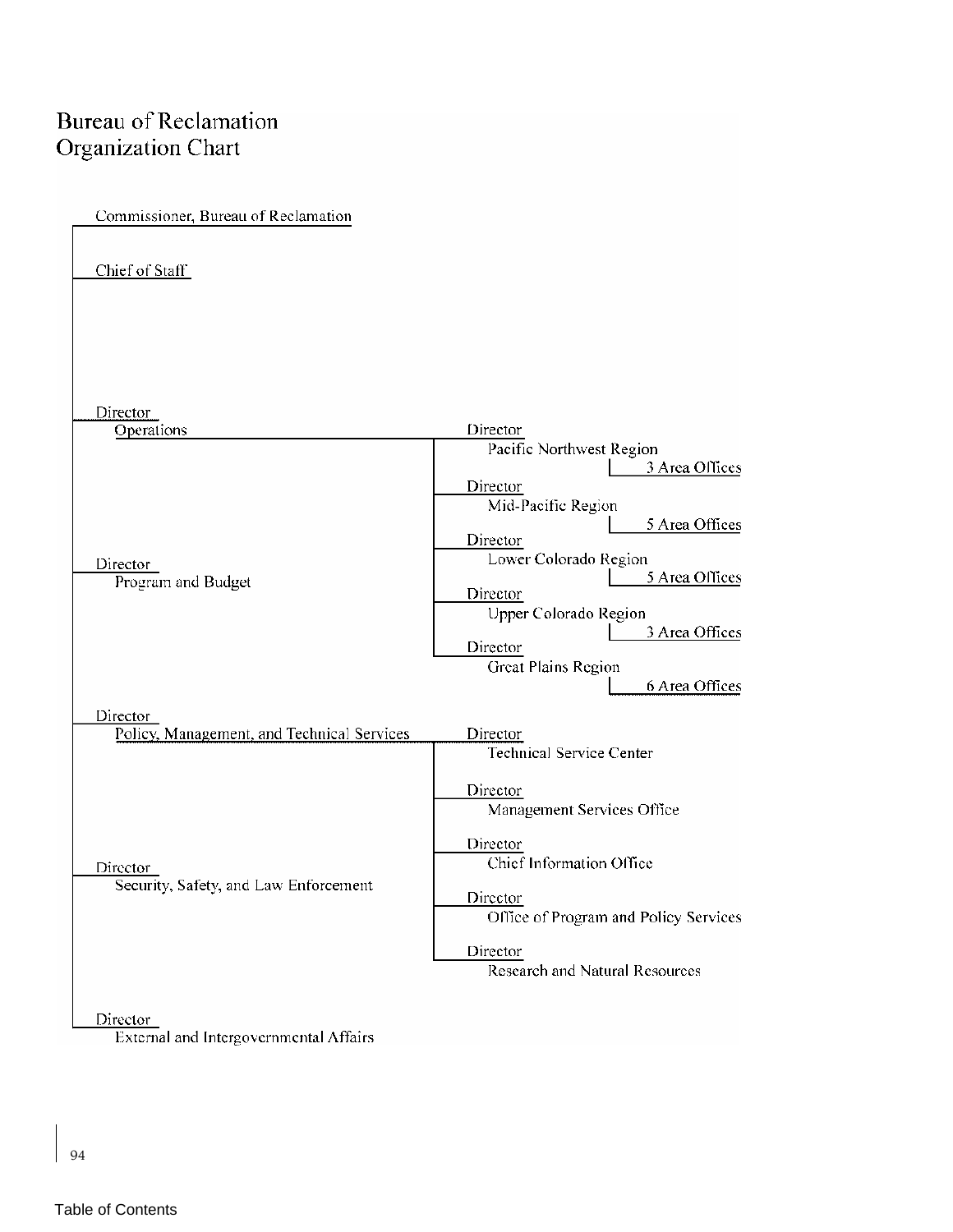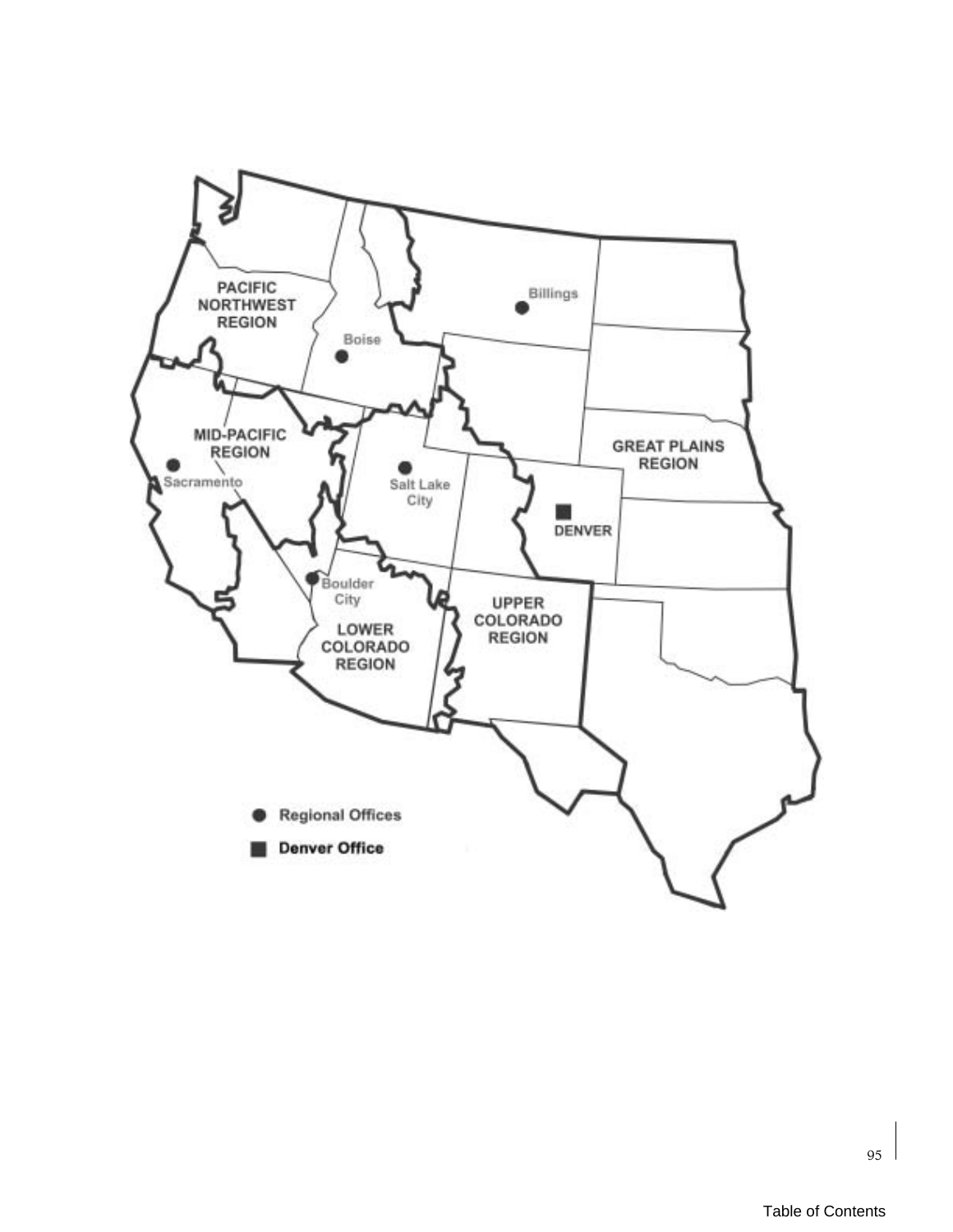# Internal Reviews and Audits of Reclamation Programs

Reclamation continues to strengthen and improve the performance of its programs and activities by regularly conducting internal management control reviews and effectively implementing Office of Inspector General (OIG) and General Accounting Office (GAO) recommendations.

During fiscal year (FY) 2002, Reclamation completed four alternative management control reviews. The functional areas reviewed were: (1) dam safety program, (2) international visitor, (3) employee exit clearance procedures, and (4) museum property. These reviews identified no material weaknesses.

During FY 2002, 12 corrective actions from previous management control reviews were implemented. As of September 30, 2002, there are 87 outstanding corrective actions.

During FY 2002, the OIG completed seven audits and the GAO completed four audits of Reclamation's programs and activities. The following is a summary of the status of audit recommendations.

|            | <b>FY 2002</b><br><b>Recommendations</b> | <b>Recommendations</b><br><b>Implemented/Closed</b><br>in FY 2002 $1$ | Outstanding<br>Recommendations <sup>2</sup> |  |  |
|------------|------------------------------------------|-----------------------------------------------------------------------|---------------------------------------------|--|--|
| <b>OIG</b> | 39                                       | 37                                                                    | 15                                          |  |  |
| GAO        |                                          |                                                                       | з                                           |  |  |

<sup>1</sup> Recommendations may have resulted from audits in previous years.

 $2$  Outstanding recommendations may have resulted from prior year audits.

## Safety of Dams Program

The goals and major accomplishments of Reclamation's Safety of Dams Program were described in the "Management Discussion and Analysis" section. More detail concerning specific Safety of Dams Program modification activities is presented in table 1.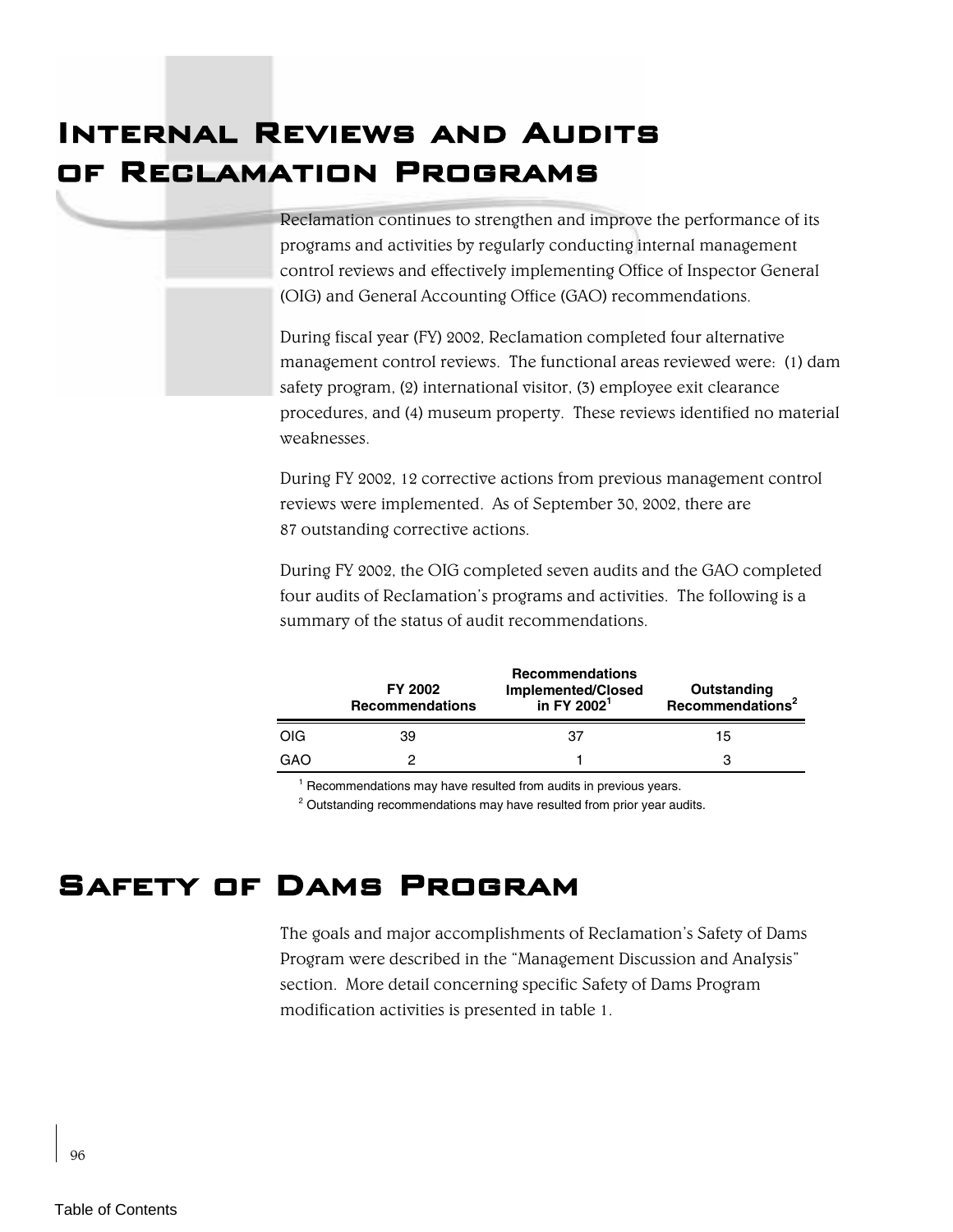| Dam Name and<br>Location                      | <b>Estimated Total</b><br><b>Project Cost</b><br>(\$ in Millions) | <b>Major Modification</b><br><b>Features</b>                                                                                                                                                                                     |
|-----------------------------------------------|-------------------------------------------------------------------|----------------------------------------------------------------------------------------------------------------------------------------------------------------------------------------------------------------------------------|
| <b>Modifications Substantially Completed</b>  |                                                                   |                                                                                                                                                                                                                                  |
| Avalon Dam, New Mexico                        | 0.8                                                               | Placed erosion protection at the spillways<br>to reduce risk of erosion failure during<br>large floods.                                                                                                                          |
| Caballo Dam, New Mexico                       | 0.4                                                               | Strengthened gate arms to reduce risk of<br>gate failure to static loads and seismic<br>events.                                                                                                                                  |
| Clear Lake Dam, California-<br>Oregon         | 10.7                                                              | Modified the dam to reduce the risk of<br>failure from seepage through the<br>embankment.                                                                                                                                        |
| Red Willow Dam, Nebraska                      | 1.3                                                               | Modified the downstream toe drain and<br>constructed a relief well system to reduce<br>the seepage and piping risks.                                                                                                             |
| <b>Modifications Underway</b>                 |                                                                   |                                                                                                                                                                                                                                  |
| <b>Horsetooth Reservoir</b><br>Dams, Colorado | 85.3                                                              | Installing drainage features and stabilizing<br>berms on the four Horsetooth Dams and<br>constructing an upstream reservoir<br>blanket, which will serve to lengthen the<br>seepage paths and reduce flows in the<br>foundation. |
| Keechelus Dam,<br>Washington                  | 35.2                                                              | Removing and replacing weak foundation<br>materials and constructing a stability berm.                                                                                                                                           |
| Pineview Dam, Utah                            | 19.8                                                              | Modifying spillway, removing and replacing<br>weak foundation materials, constructing a<br>stability berm, adding a filter, and raising<br>the dam to improve earthquake stability.                                              |
| Salmon Lake Dam (Outlet<br>Works), Washington | 0.7                                                               | Modifying the dam to reduce risk due to<br>severe concrete deterioration of the outlet<br>works, which would act as a conduit for<br>piping embankment materials.                                                                |
| Wickiup Dam, Oregon                           | 44.6                                                              | Strengthening foundation and building<br>stability berm to increase stability during<br>earthquakes.                                                                                                                             |

### **Table 1.—Safety of Dams Modifications Completed or Underway in FY 2002**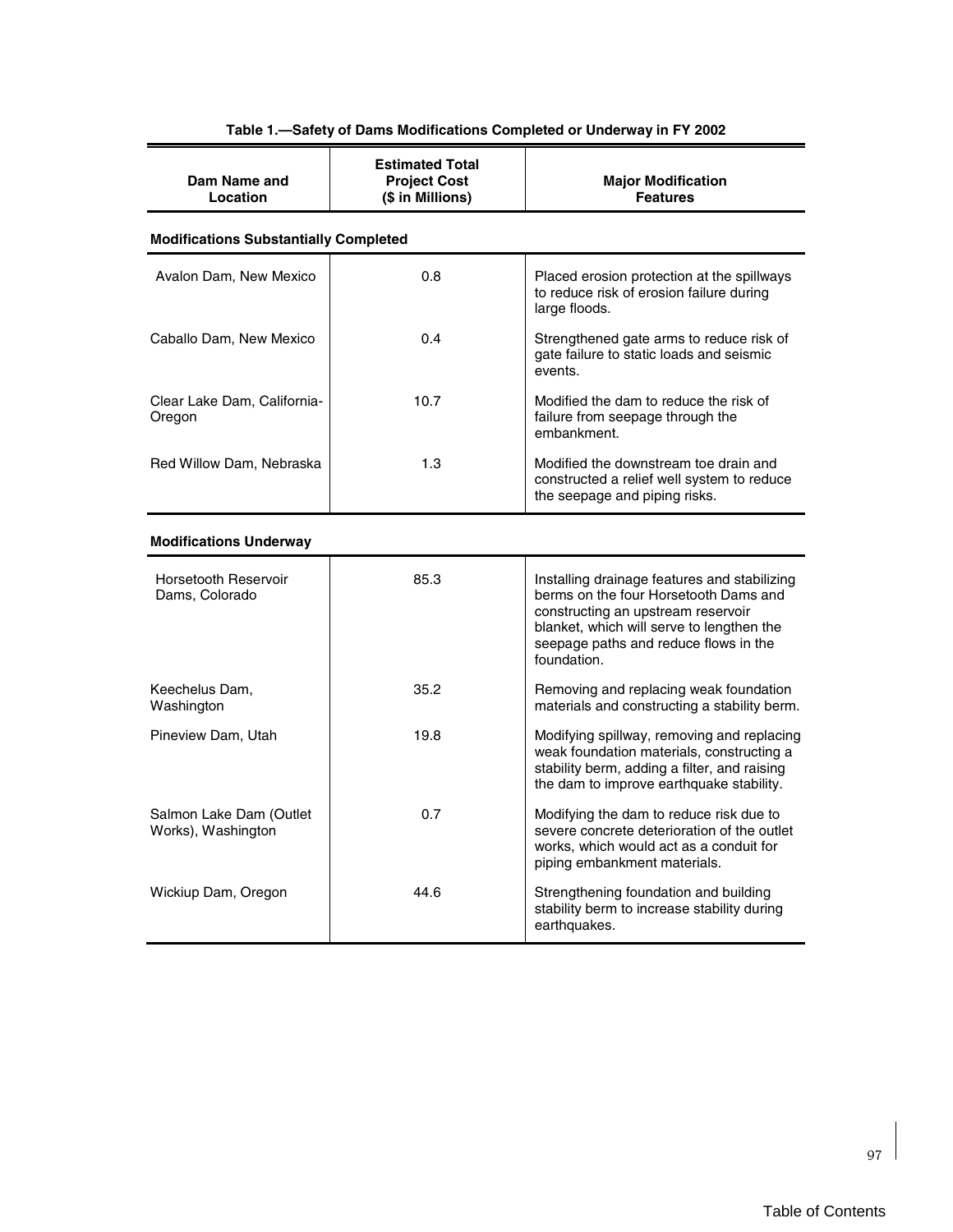# Stewardship Assets

Stewardship assets—officially known as Stewardship Property, Plant, and Equipment (PP&E)—are resources owned by the Federal Government that involve substantial investment for the long-term benefit of the Nation and meet one of the following definitions from the Federal Accounting Standards Advisory Board:

Heritage assets are PP&E that are unique because they have historical or natural significance; are of cultural, educational, or artistic importance; or have significant architectural characteristics. Heritage assets are expected to be preserved indefinitely.

Stewardship lands include land and land rights owned by the Federal Government and not acquired for, or in connection with, general PP&E. Examples include parks, wildlife reserves, forests, and grazing lands. All withdrawn lands are stewardship lands.

As shown in table 2 and discussed in sections that follow, Reclamation has identified stewardship assets in the heritage asset and stewardship land categories.

### **Heritage Assets**

Heritage assets are divided into two major groups: cultural and natural.

### **Cultural Heritage Assets**

Cultural resources laws mandate that Reclamation identify and evaluate all cultural resources (historic, prehistoric, and ethnographic sites) on its lands. Located properties are evaluated against criteria to determine eligibility for listing in the National Register of Historic Places (NRHP). Properties of exceptional value are also listed as National Historic Landmarks. As shown in table 2, some properties on Reclamation land have been listed, determined eligible, or determined ineligible, while others have not been evaluated. Those properties that are National Historic Landmarks, on the NRHP, or meet NRHP criteria (individually or as contributing elements to NRHP districts) are cultural heritage assets.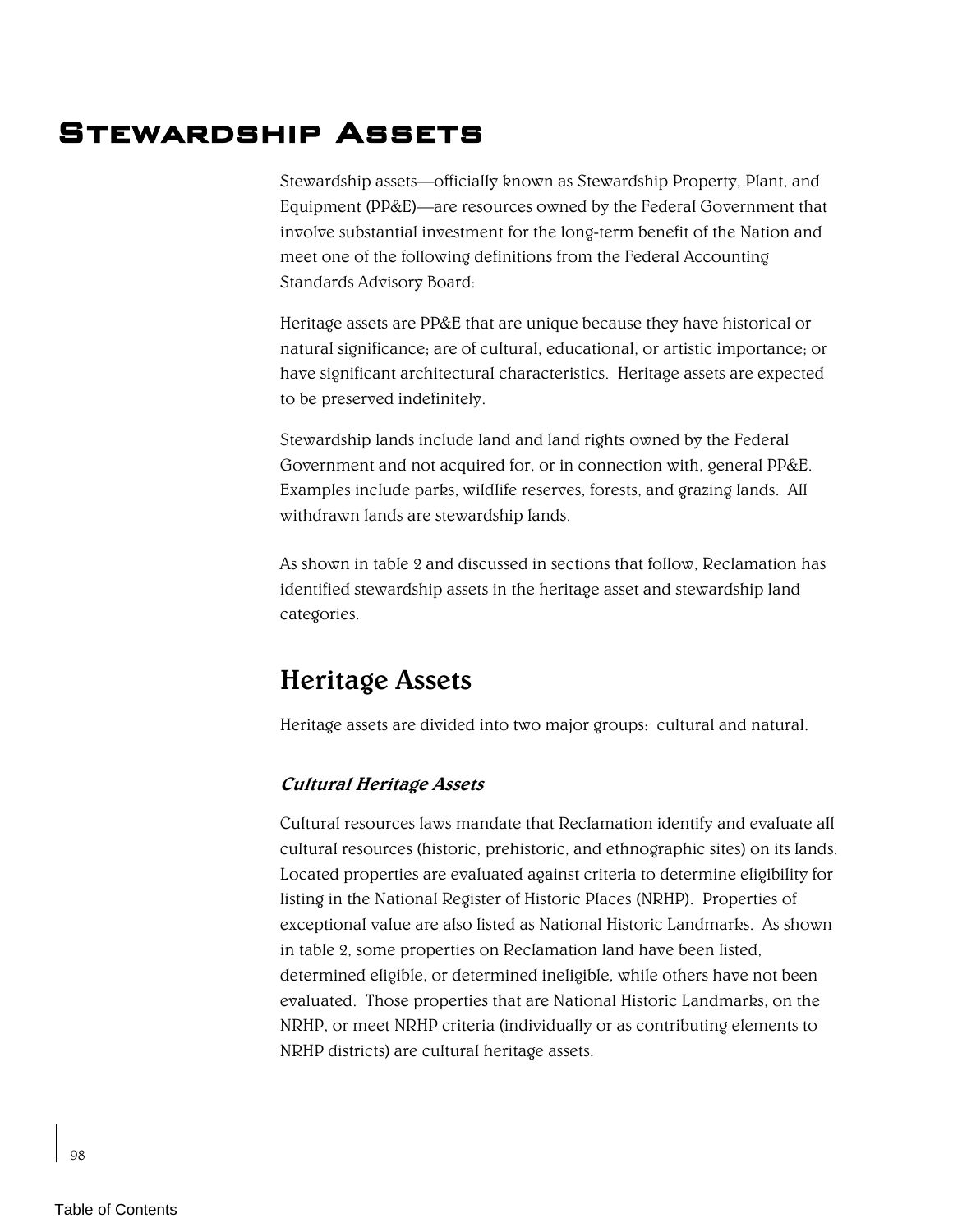| <b>Assets</b>                                              | FY 2001                                                                                              | FY 2002                                                                                                                                                         | <b>Condition</b>         |
|------------------------------------------------------------|------------------------------------------------------------------------------------------------------|-----------------------------------------------------------------------------------------------------------------------------------------------------------------|--------------------------|
| Heritage Assets - Cultural Heritage Assets                 |                                                                                                      |                                                                                                                                                                 |                          |
| National Register of Historic Places properties            | Properties - 40<br>Districts $-8$<br>(Multiuse - 30)                                                 | Properties $-145$<br>Districts $-14$<br>$(Multiuse - 24)$                                                                                                       | Safequarded <sup>4</sup> |
| NRHP - Eligible                                            | Properties - 964<br>Districts $-7$                                                                   | Properties $-{}^2$ 1,399<br>Districts $-7$                                                                                                                      | Safeguarded <sup>4</sup> |
| Sites determined not eligible for listing in NRHP          | 146                                                                                                  | 288                                                                                                                                                             | <b>NA</b>                |
| Unevaluated archaeological and historic sites <sup>3</sup> | 12,182                                                                                               | 13,385                                                                                                                                                          | Safeguarded <sup>4</sup> |
| Sites destroyed                                            | 1                                                                                                    | -                                                                                                                                                               | <b>NA</b>                |
| National Historic Landmarks                                | 5                                                                                                    | 5                                                                                                                                                               | Safeguarded <sup>4</sup> |
| Museum Property - Cataloged                                | Objects $-4,640,108$<br>Documents - 1,092,766<br>Linear feet $-245$<br>Cubic feet $-3,350$           | Objects $-$ 5,630,502<br>Documents - 940,663<br>Linear feet $-785$<br>Cubic feet $-1,001$<br>$Lots - 700$<br>Samples (grams) $-$<br>225,800<br>Collections $-2$ | Safeguarded <sup>4</sup> |
| Museum Property - Uncataloged                              | Objects - 2,307,453<br>Documents - 103,197<br>Linear feet $-556$<br>Cubic feet - 838<br>$Lots - 754$ | Objects - 1,272,021<br>Documents - 1.707<br>Linear feet $-586$<br>Cubic feet $-1,085$<br>$Lots - 44$                                                            | Safeguarded <sup>4</sup> |
| Heritage Assets - Natural Heritage Assets                  |                                                                                                      |                                                                                                                                                                 |                          |
| Paleontological sites                                      | 32                                                                                                   | $6$ 117                                                                                                                                                         | Safeguarded <sup>4</sup> |

#### **Table 2.—Number and Condition of Reclamation's Stewardship Assets**

| Paleontological sites    | $\sim$<br>ےں<br>$\sim$ | 64.47<br>$\cdots$ | Safeguarded <sup>4</sup> |
|--------------------------|------------------------|-------------------|--------------------------|
| <b>Stewardship Lands</b> |                        |                   |                          |

| Lands withdrawn for project purposes in 15 of | 5.769.422 acres | 5,801,369 acres | Safeguarded |
|-----------------------------------------------|-----------------|-----------------|-------------|
| the 17 Western States                         |                 |                 |             |

 $^1$ The number of listed properties increased from 48 to 59; individual properties increased from 40 to 45, and districts increased from 8 to 14.<br><sup>2</sup> The number of eligible properties increased from 964 to 1,399.

<sup>3</sup> The number of unevaluated sites increased as a result of research and new field work.

<sup>4</sup> The condition of these resources varies depending on the type, location, and use. However, the condition of these Heritage Assets is listed as 'safeguarded' due to the reasonable and prudent efforts Reclamation takes to protect these resources as a result of normal resource management activities. Condition of multiuse heritage assets is discussed and disclosed under "Deferred Maintenance," later in this report.

 $5$ These totals are for individual objects. An "object" is an individual unit of museum property. An object may be representative of one item or multiple items if the items were acquired from an archaeological context. Archaeological materials are collected by provenience (a unit of geospacial measure). For example, an excavation unit defined by provenience may contain 5 stone flakes, 14 pieces of plainware pottery, and 2 soil samples, and these items (21 "things") would be reported as 1 object on this table. Reclamation has control of all objects reported in its accession records.

Reclamation also reports historic documents and associated records, as well as objects, in other units such as cubic feet, to the U.S. Department of the Interior (Interior). Interior's Office of Acquisition and Property Management converts the linear feet (ln ft) of documents and associated records using the conversion of 1,600 objects = 1 ln ft. The totals shown in the Interior report reflect this conversion. For FY2002, Reclamation's number of objects presented in Interior's report is 10,004,037. This number reflects an addition of 613,288 objects from the number reported in FY 2001.

The number of catalogued items is an increase of 990,394 objects over that reported in FY 2001. The term "catalogued" means the assignment and application of a unique identification number to an object and the completion of descriptive documentation related to that object. 6

<sup>6</sup>Six of the reported paleontological sites are reservoir areas known to contain many paleontological locales. The increase of 85 paleontological sites represents the completion of inventory surveys.

 $^7$  The increase in number of acres of stewardship land from that reported in FY 2001 is a result of Reclamation's improved reconciliation process for land records in FY 2002.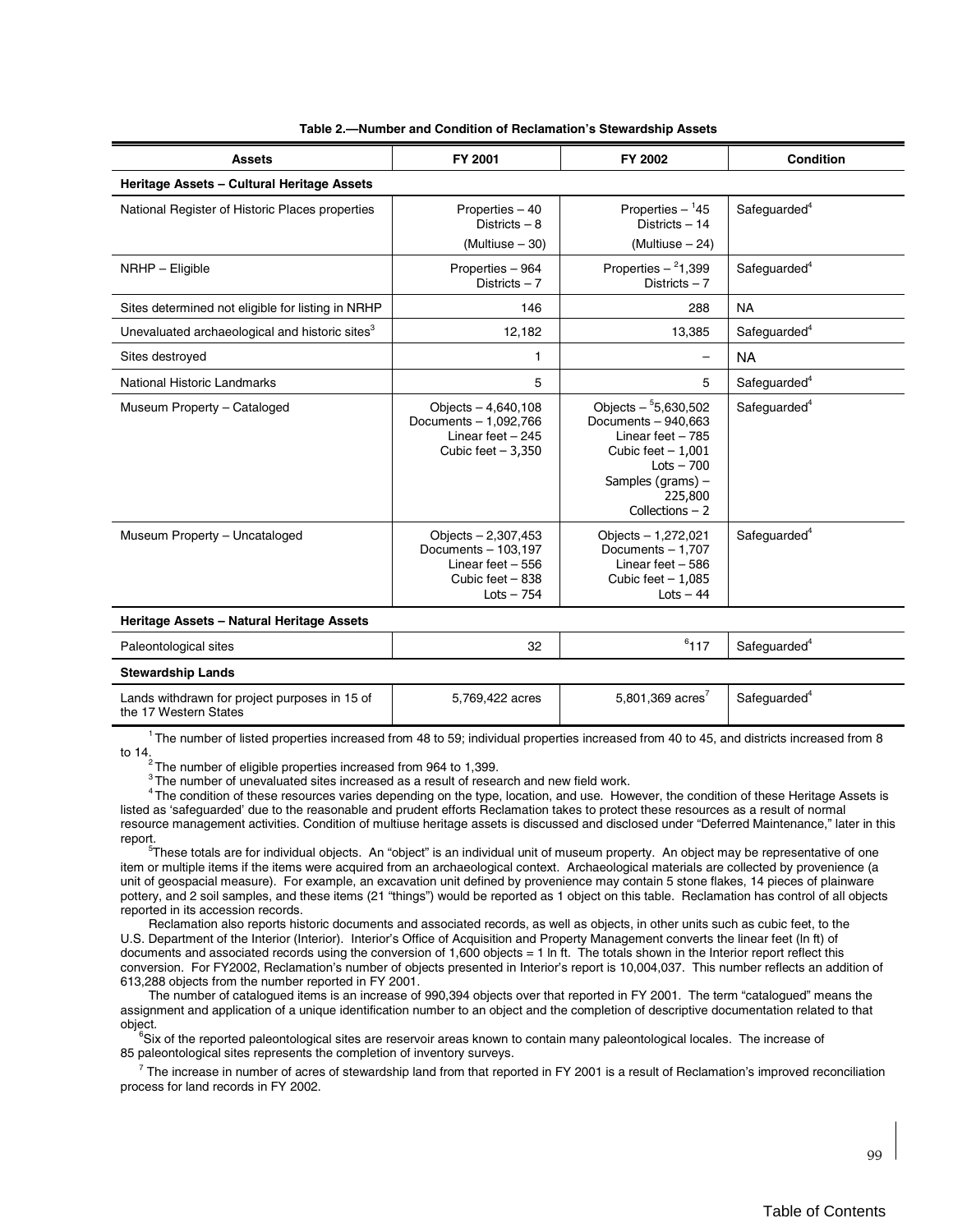Some historic properties are used by Reclamation to carry out its mission and are considered to be multiuse heritage assets. The Statement of Federal Financial Accounting Standard No. 6 defines multiuse heritage assets as "heritage assets whose predominant use is general government operations." Twenty-four of the 59 individual properties and districts listed in the NRHP have been determined to be multiuse heritage assets; these include dams, water distribution systems, a bridge, and office buildings. Of the remaining 35 non-multiuse individual properties and districts, 27 are archaeological properties and 8 are historic properties. Capital investment costs for multiuse heritage assets are capitalized as general property, plant, and equipment in the principal financial statements and depreciated over their service life, as discussed in the "Notes to the Financial Statements." Deferred maintenance reported on these multiuse heritage assets is disclosed and discussed under "Deferred Maintenance," later in this report. Single-use, inactive heritage assets have no reported deferred maintenance.

**Museum Property.** - Over the past decade, Reclamation has made great strides in identifying, accessioning, and cataloging its museum property. Major collections are now properly housed and available for exhibit and for use by researchers and the general public. These accomplishments are the result of completing action items in Reclamation's Museum Property Collections Management Plan (PLAN) and other activities. The detailed PLAN, revised in FY 2001, identifies six major goals and specific actions necessary to reach accountability for Reclamation collections.

In addition to guiding Reclamation's actions, the PLAN is used to track progress in correcting Reclamation's portion of the department-wide material weakness in accountability for artwork and artifacts. More information concerning stewardship assets is included in Reclamation's Heritage Data Report in the section entitled "FY 2002 Bureau Museum Property Management Summary Report."

Generally, deferred maintenance is not applicable to museum property assets. Deferred maintenance is disclosed, however, on the buildings owned by Reclamation used to store and safeguard museum property. This deferred maintenance information is available under "Deferred Maintenance" found later in this report.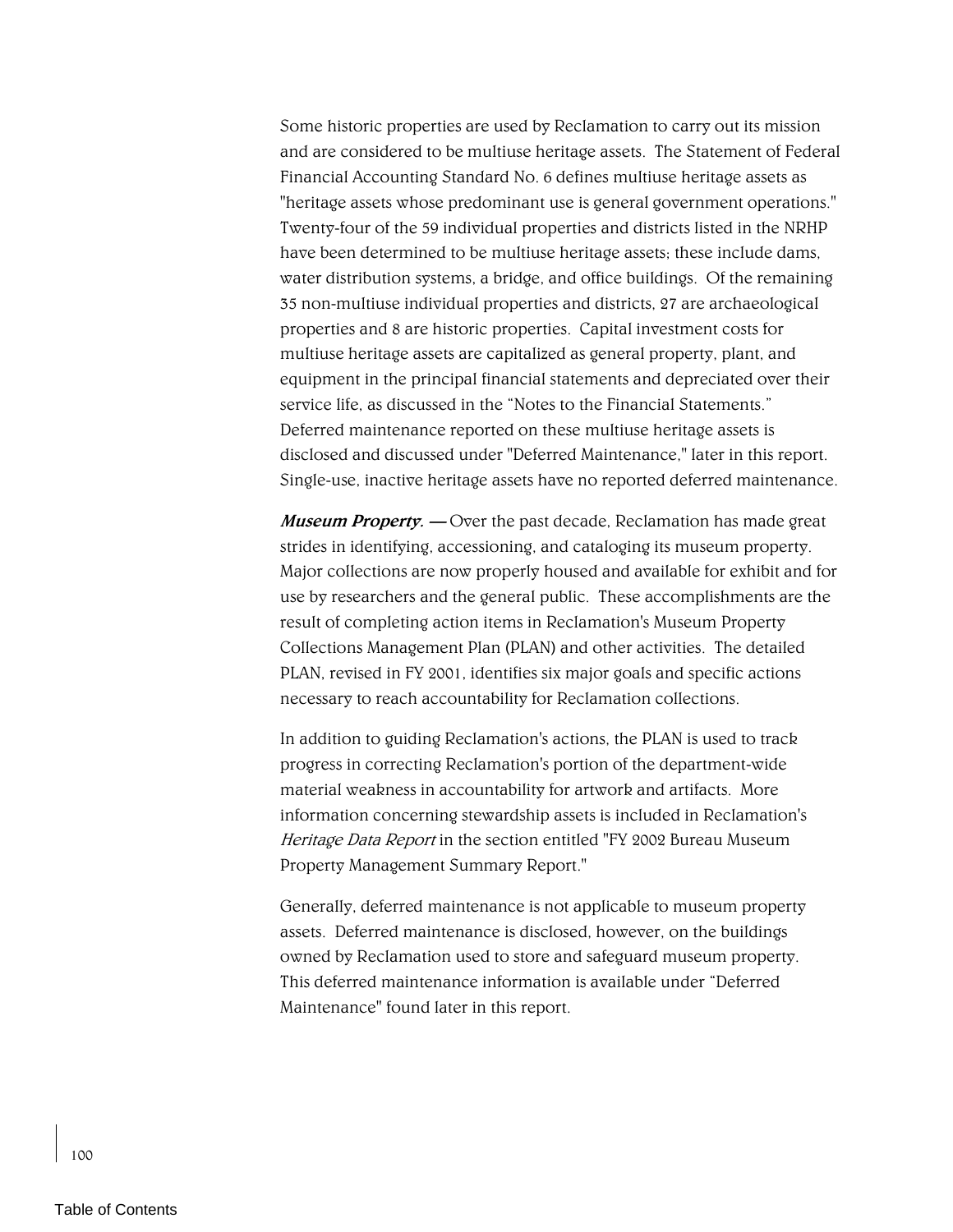### **Native American Graves Protection and Repatriation Act. ó**

Reclamation's museum property collection also includes cultural items (i.e., Native American human remains, funerary objects, sacred objects, and objects of cultural patrimony) identified under the Native American Graves Protection and Repatriation Act of 1990 (NAGPRA). Only NAGPRA cultural items collected prior to November 16, 1990, are considered museum property, while such items discovered or excavated on or after this date are tracked outside Reclamation's museum property system. As part of the NAGPRA process, Reclamation has consulted with 107 federally recognized tribes.

Reclamation is in the process of revising its NAGPRA Summary Report to reflect 207 unassociated funerary objects and 2 sacred objects; no objects of cultural patrimony have been identified in Reclamation's collections. Of the 207 unassociated funerary objects, 74 objects have been assigned a cultural affiliation of which 3 have undergone repatriation. Reclamation currently controls human remains representing 1,705 individuals. Of these, 908 individuals have been assigned a cultural affiliation, with the remaining 797 individuals being distinguished as culturally unidentifiable. In addition to these individuals, Reclamation has repatriated human remains representing another 25 individuals. Also under Reclamation's control are 32,931 funerary objects, of which 31,924 are associated with culturally affiliated individuals, while 1,007 objects are affiliated with culturally unidentifiable individuals. An additional 166 associated funerary objects have undergone repatriation.

Since 1995, Reclamation has submitted 16 inventory completion notices and 1 intent to repatriate notice for publication in the Federal Register. Within these notices, Reclamation references 703 individuals (human remains), 3,449 associated funerary objects, and 74 unassociated funerary objects. Of the notices submitted to national NAGPRA, only six inventory completion notices and one intent to repatriate notice have been published. Reclamation has submitted no notices that reference sacred objects or objects of cultural patrimony.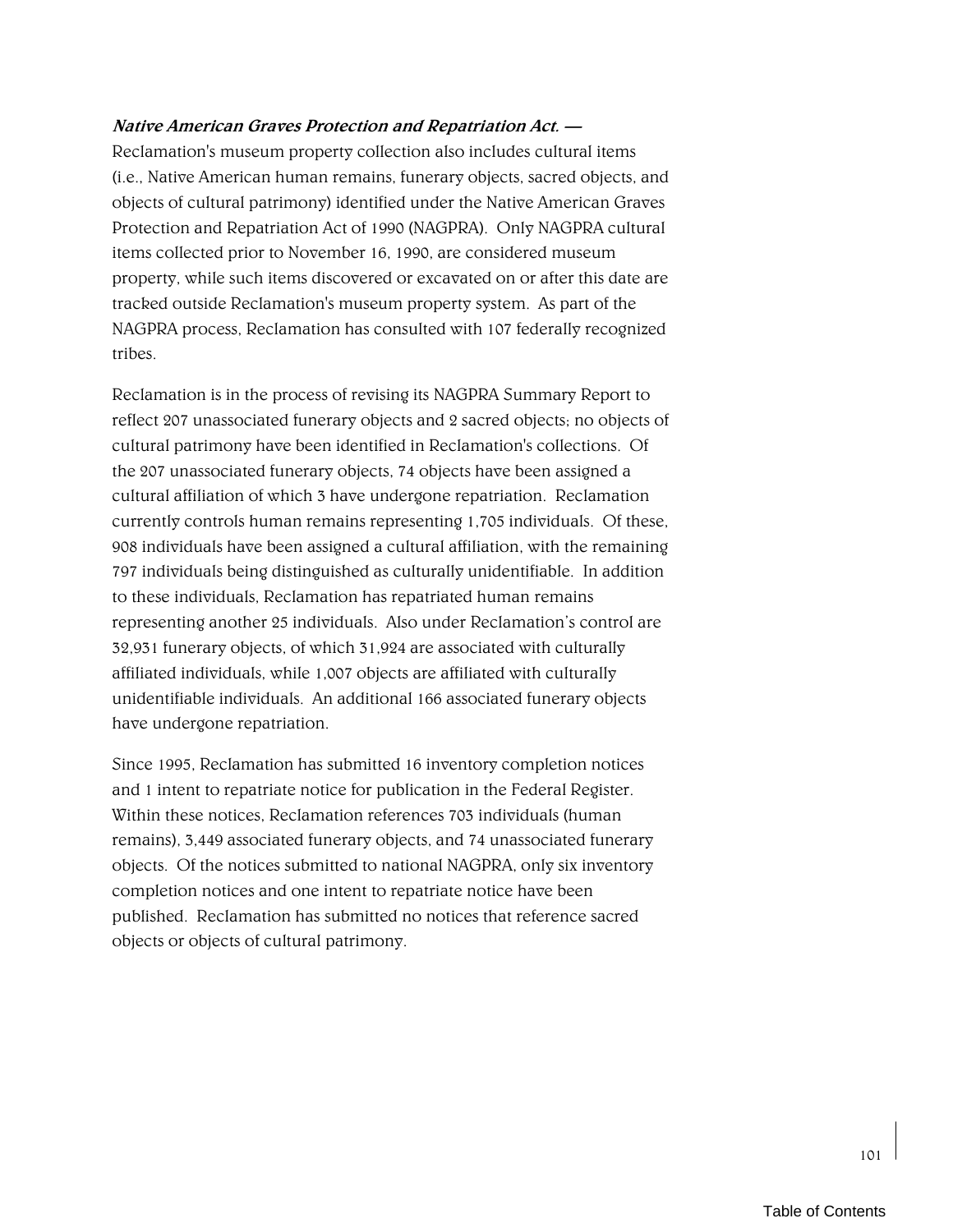**Interior Government Performance and Results Act Goals.**  $-$  **As part of** its goals under the Government Performance and Results Act (GPRA), the U.S. Department of the Interior (Interior) is seeking to "increase the ability of the public to access information about museum and cultural resources and artifacts." The two museum property performance measures for FY 2002 are:

**1. Number of museum collection objects cataloged.** See table 3.

| <b>Number of Objects in</b><br><b>Reclamation Facilities</b>           | <b>Number of Objects in Non-</b><br><b>Reclamation Institutions</b>                                                  |                                          | <b>Total Objects</b>                                                                                                                        |                     |  |  |
|------------------------------------------------------------------------|----------------------------------------------------------------------------------------------------------------------|------------------------------------------|---------------------------------------------------------------------------------------------------------------------------------------------|---------------------|--|--|
| Objects $- 1,855,244$<br>Documents - 940,663<br>Linear feet $-$<br>757 | Objects $-3,775,258$<br>Documents-<br>Linear feet -<br>Cubic feet –<br>$Lots -$<br>Samples (grams) –<br>Collections- | 0<br>-28<br>1.001<br>700<br>225,800<br>2 | Objects $-5,630,502$<br>Documents $-$ 940.663<br>Linear feet -<br>Cubic feet $-$<br>$Lots -$<br>Samples (grams) $-$ 225,800<br>Collections- | 785<br>1.001<br>700 |  |  |

**Table 3.—Reclamation's Cataloged Museum Property for FY2002** 

#### **2. Attendance at locations exhibiting cultural and museum objects.**

Reclamation contributed to meeting this goal by tracking visitation at New Melones Visitor Center at New Melones Lake, California, and at the Guernsey Museum at Guernsey Lake, Wyoming.

### **Natural Heritage Assets**

Reclamation has identified 117 paleontological sites on Reclamation lands; see table 2.

### **Stewardship Lands**

Reclamation operates largely as a business-type entity, whose stated mission is to manage, develop, and protect water and related resources in an environmentally and economically sound manner in the interest of the American public. Reclamation provides water and power throughout the 17 Western States.

Reclamation lands are integral to project purposes, such as constructing and operating dams, power facilities, or water projects. The lands were either acquired at a cost or withdrawn from the public domain in support of Reclamation's mandate to provide irrigation water, municipal and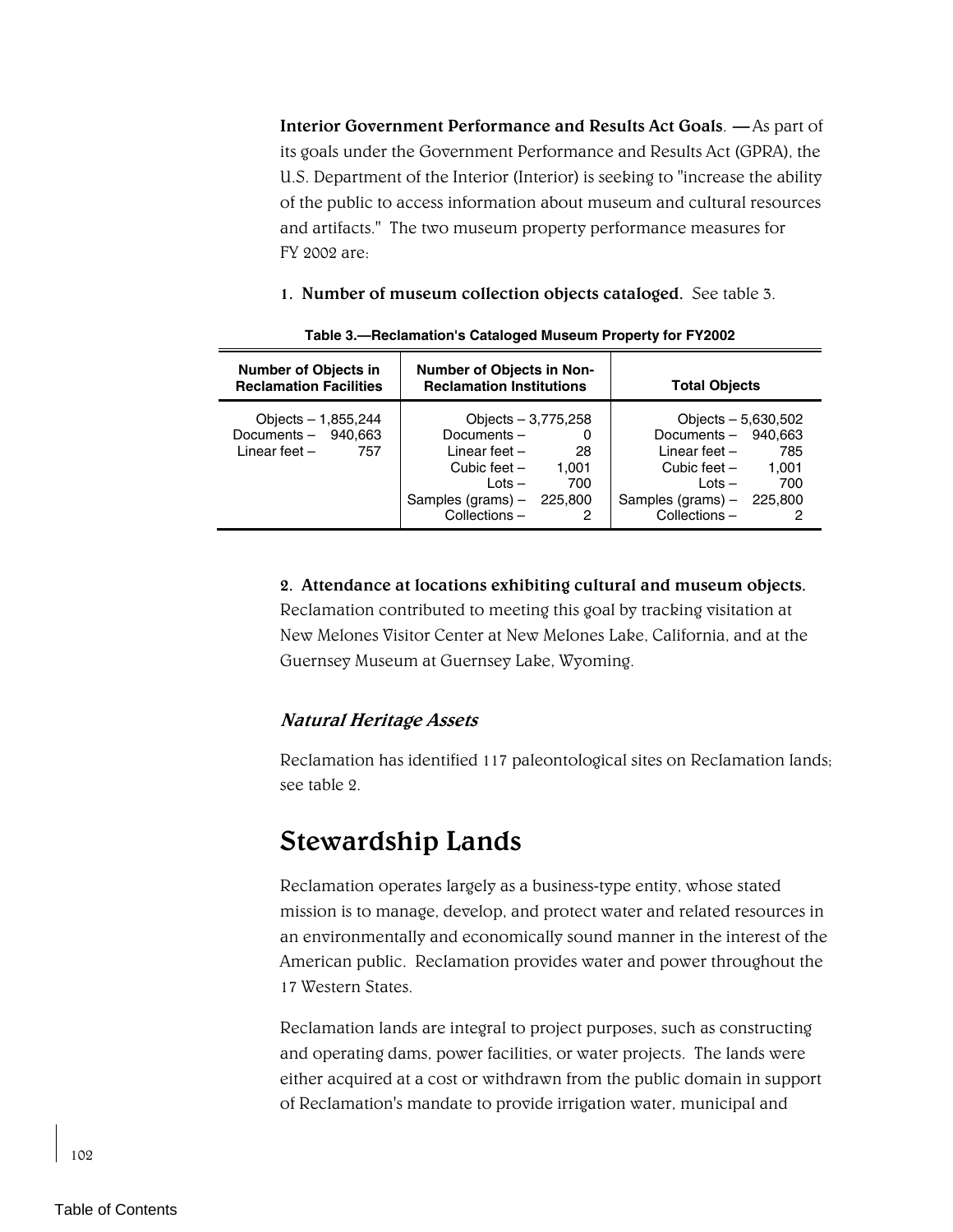industrial water, flood control, and power. While Reclamation's lands are acquired or withdrawn for specific project purposes, other multipurpose uses of the lands occur. For example, if it does not interfere with the primary purpose for the withdrawn lands, activities such as boating and camping, fish and wildlife management, or livestock grazing on the lands may be authorized. The term, "withdrawn lands," with respect to Reclamation, refers to those lands withdrawn from public entry, set aside for authorized Reclamation project purposes, and contributed to the project by the United States. Of Reclamation's 8,686,140 total acres of land, 5,801,369 acres of withdrawn land were transferred from the Bureau of Land Management and the U.S. Forest Service at no cost for use in constructing authorized Reclamation projects.

From a land management point of view, Reclamation's projects consist of plots of withdrawn lands directly adjacent to, or intermingled with, acquired lands. They are managed exactly the same, and both are used in connection with authorized project purposes. Therefore, Reclamation's project lands most closely resemble general PP&E rather than stewardship lands. However, in an effort to provide the most comprehensive and useful information to readers of financial statements, Reclamation is reporting acreage of its withdrawn lands that do not have an acquisition cost and so are deemed to fall within the category of stewardship lands.

Reclamation safeguards its withdrawn lands to protect them against waste, loss, and misuse. Withdrawn lands are managed consistent with their intended purposes in accordance with Federal laws and regulations and are not materially degraded while under Government care. Site reviews are performed on Reclamation lands, and all areas receive field reviews every 5 years. Reviews for hazardous waste, improper dumping or trespass, and onsite reviews of concessions further safeguard the lands' condition. While periodic reviews are performed, it is not feasible or cost effective to do full condition assessments of all Reclamation's lands, a large portion of which lie under water or structures. Additionally, large tracts of inaccessible wilderness often surround the upper surface of the water's edge, making the lands difficult and costly to assess. Nevertheless, the condition of Reclamation's lands, as a whole, is sufficient to support the mission of the agency and is consistent with the statutory purposes for which the lands were withdrawn.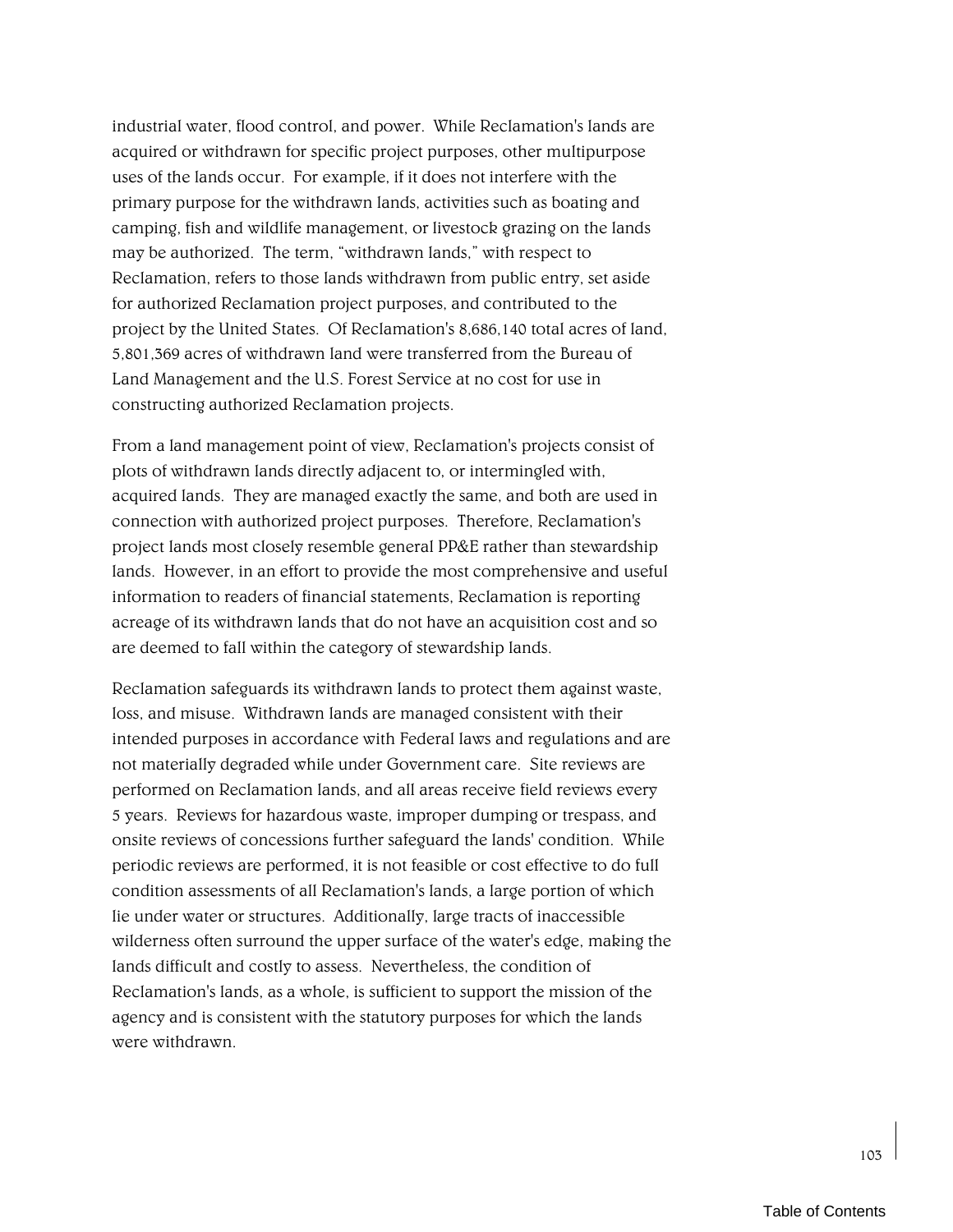Generally, there is no deferred maintenance applicable to stewardship lands. In some cases, there may be structural improvements constructed to maintain the lands in a certain condition. Any deferred maintenance on structural improvements is discussed and disclosed under "Deferred Maintenance" later in this section.

### Stewardship Investments

Stewardship investments are substantial investments made to yield longterm public benefits in certain specific categories. As discussed in the following sections, Reclamation has identified stewardship investments in the non-Federal physical property and research and development categories.

## **Investments in Non-Federal Physical Property**

Reclamation invests in non-Federal physical property, which is comprised of expenses incurred by the Federal Government for the purchase, construction, or major renovation of physical property that is not owned by the Federal Government. Costs include major additions, alterations, replacements, the purchase of major equipment, and the purchase or improvement of other physical assets owned by non-Federal entities such as State or local governments. Grants for maintenance and operations are not considered investments in non-Federal physical property.

The programs listed below provide assistance through a variety of measures. For example, Reclamation incurs expenses in Reclamation-wide programs which improve State and local fish and wildlife habitats through activities such as the construction or betterment of structures or facilities. Regional specific programs provide for the construction or improvement of structures and facilities used in State and local irrigation projects, water management projects, and water quality improvement projects.

Table 4 details Reclamation's annual investment in non-Federal physical property.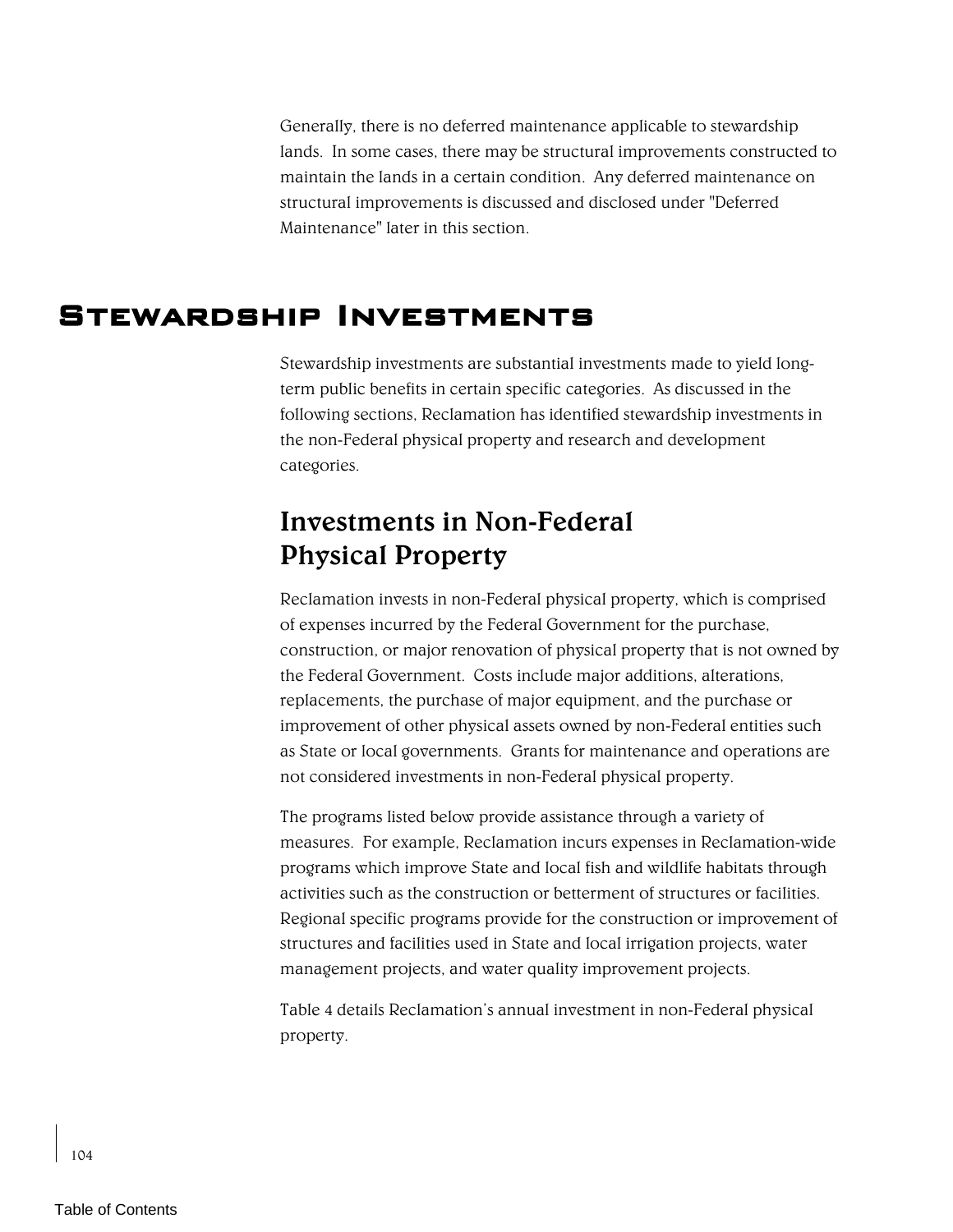|                                                           | 2002   | 2001<br>2000 |                  | 1999    | 1998      |
|-----------------------------------------------------------|--------|--------------|------------------|---------|-----------|
| Fish and Wildlife Habitats<br>(Reclamation-wide Programs) | \$5.3  | $$7.5$ \$    | 3.8 <sup>5</sup> | 5.0     | S<br>4.5  |
| Water Management<br>(Region Specific Programs)            | 86.5   | 78.2         | 112.7            | 111.4   | 94.8      |
| Total Investment                                          | \$91.8 | \$85.7       | 116.5<br>\$      | \$116.4 | S<br>99.3 |
|                                                           |        |              |                  |         |           |

#### **Table 4.—Program Investments in Non-Federal Physical Property (\$ in Millions)**

### **Title Transfers to State and Local Governments**

Reclamation has initiated a title transfer program whereby assets constructed with Federal funding meet the criteria for non-Federal physical property at the time they are transferred. In FY 2002, the net book value of assets transferred to State and local governments totaled approximately \$1.7 million, of which \$5.5 million was completed plant net of accumulated depreciation of \$3.9 million. Land costs associated with the transfer totaled \$135 thousand. Title transfers are further disclosed in Note 8 of Reclamation's financial statements.

# **Investment in Research and Development**

Reclamation invests in applied research programs to aid in the water and energy management challenges facing the arid West. Programs focus on the improvement of water management, the development of solutions pertaining to flood hydrology, water quality, irrigation return flows, and the delivery of hydropower to the West. The information obtained through these programs provides water management solutions and techniques that yield future benefits to the Nation as a whole.

In FY 2002, research and development expenses incurred under the Water and Energy Management and Development GPRA Program activity produced benefits which supported Reclamationís goals of increasing water availability, improving water quality, and managing water supplies.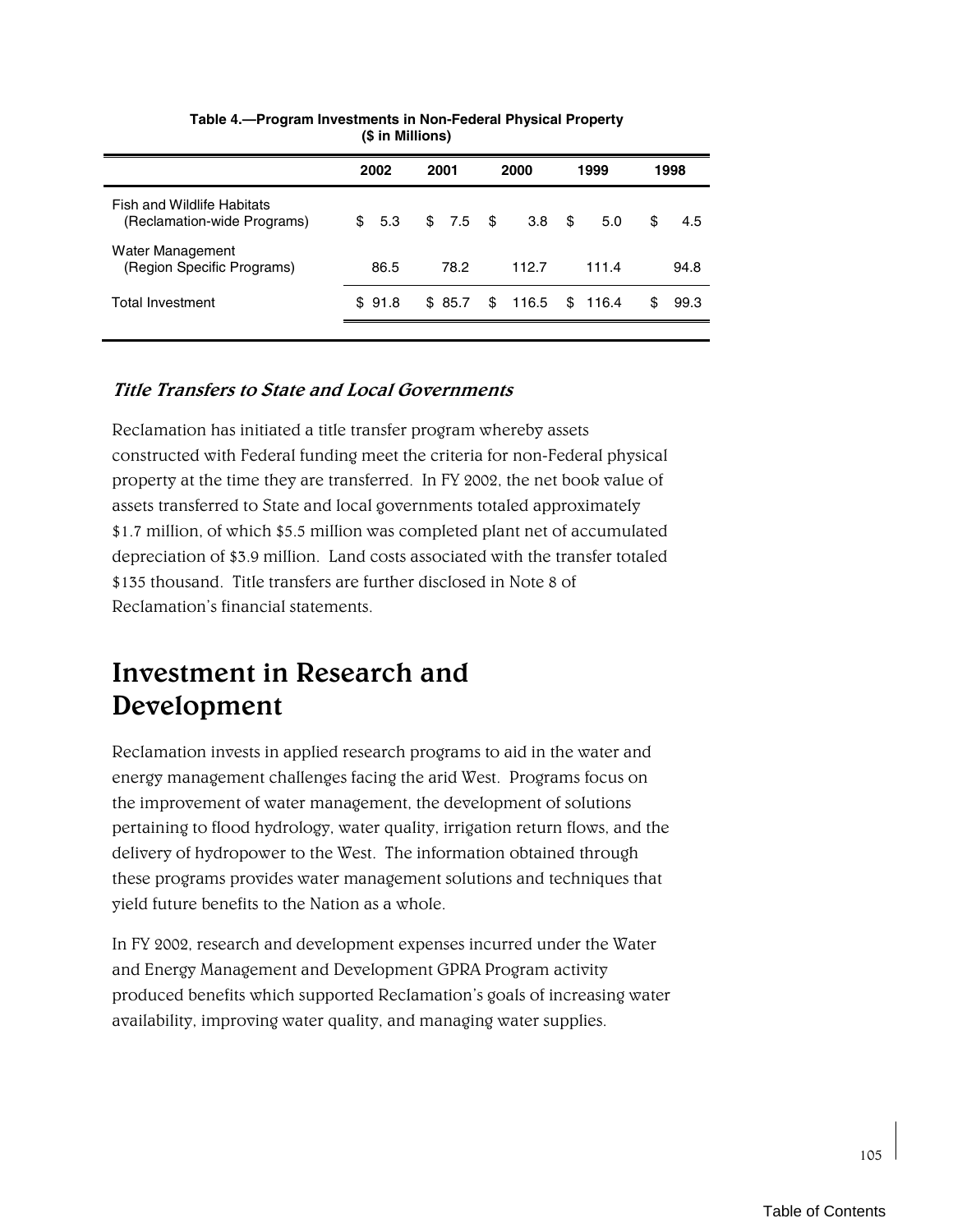In addition, research and development expenses incurred under the Facility Operations and Facility Maintenance and Rehabilitation GPRA Program activities, respectively, provided support and benefits which enabled Reclamation to meet the goals of operating its facilities in a more costeffective manner and providing safe and reliable supplies of power and water to its customers.

Table 5 details Reclamation's annual investment in research and development.

|                                                | 2002   | 2001       | 2000       | 1999   | 1998   |
|------------------------------------------------|--------|------------|------------|--------|--------|
| Water and Energy Management and Development    | \$14.3 | \$14.3     | \$<br>11.2 | \$11.4 | \$9.0  |
| <b>Facility Operations</b>                     | .7     | .5         | 1.0        | .9     | 1.0    |
| <b>Facility Maintenance and Rehabilitation</b> | 1.3    | 1.5        | 1.4        | 1.5    | 1.5    |
| <b>Total Investment</b>                        | \$16.3 | \$<br>16.3 | \$<br>13.6 | \$13.8 | \$11.5 |

#### **Table 5.—GPRA Program Activity Investments in Research and Development (\$ in Millions)**

### Financial Resources

Reclamation's FY 2002 budget authority of \$1.2 billion represents about 11.4 percent of Interior's total budget authority. Funding for Reclamation's major program activities is provided from appropriations, revolving fund revenues, transfers from other Federal agencies, and contributions from non-Federal entities. Table 6 provides a summary of Reclamation's major sources of FY 2002 new budget authority.

The Combined Statement of Budgetary Resources, which is included as a principal financial statement, presents information about Reclamation's total budgetary resources, including carry forward of unused, prior year funding and spending authority created by reimbursements from other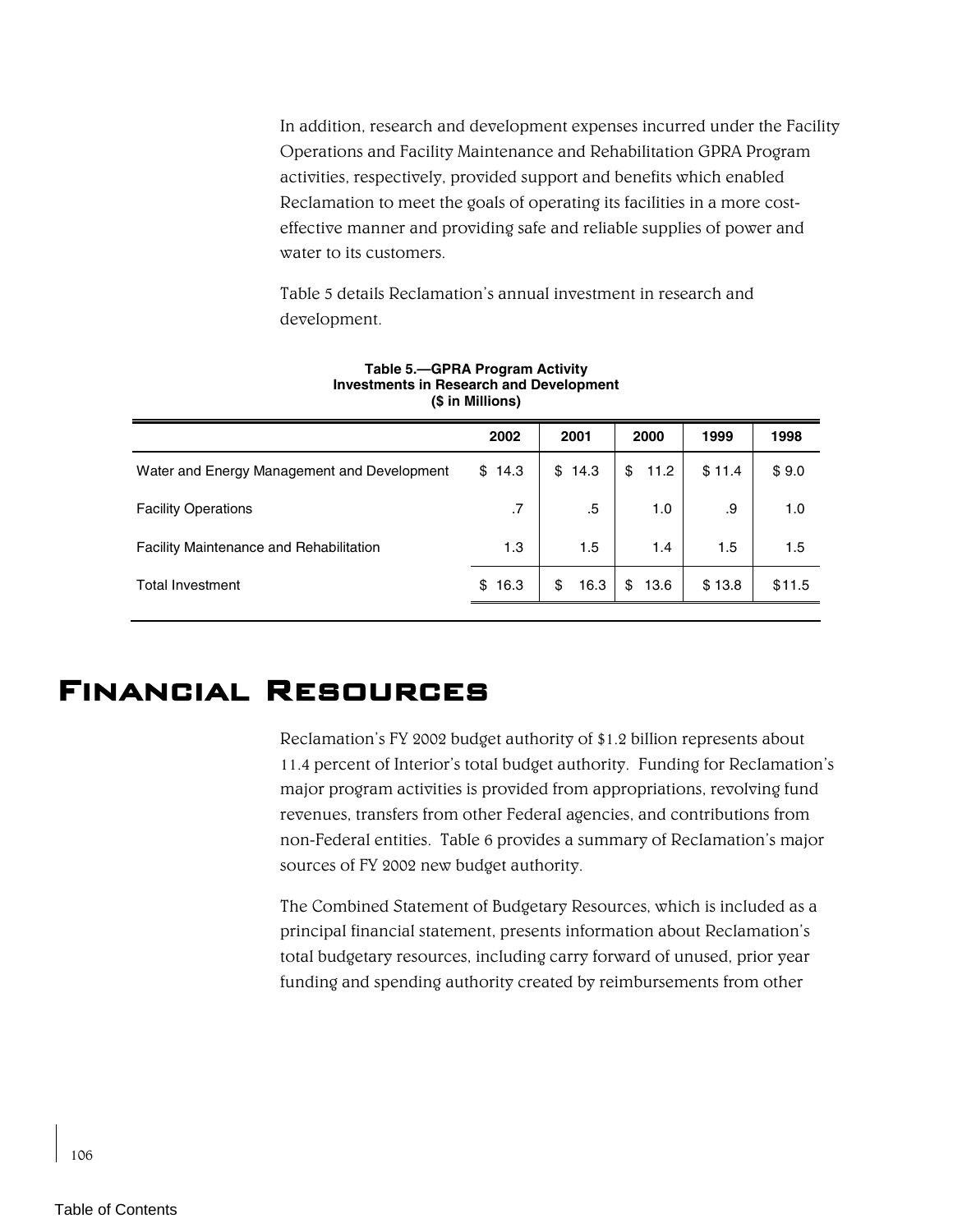| Water and Related Resources                 | \$<br>939.7   |
|---------------------------------------------|---------------|
| Lower Colorado River Basin Development Fund | 33.1          |
| Upper Colorado River Basin Fund             | 15.6          |
| Colorado River Dam Fund                     | 61.3          |
| Central Valley Project Restoration Fund     | 55.0          |
| <b>Reclamation Trust Funds</b>              | 24.2          |
| Policy and Administration                   | 53.0          |
| <b>Other Budget Accounts</b>                | 20.0          |
| Total                                       | \$<br>1.201.9 |
|                                             |               |

### **Table 6.—New Budget Authority – FY 2002 (\$ in Millions)**

Federal agencies and non-Federal entities. The Combining Statement of Budgetary Resources (table 7) presents this information by major budget account.

Reclamation's largest budget account is Water and Related Resources. This account funds programs used for the operation and maintenance of Reclamation facilities to deliver water and power, preservation of natural resources, and continued efforts towards water conservation and technology development.

The Working Capital Fund (WCF), the Lower Colorado River Basin Development Fund (LCRBDF), and the Upper Colorado River Basin Fund (UCRBF) are revolving funds that operate on a fee for service basis. The WCF provides support services and equipment for Reclamation programs and activities, as well as for other Federal entities. The LCRBDF and the UCRBF collect revenues from the public, primarily from the sale of power.

The Colorado River Dam Fund is an available receipt fund into which various operating revenues of the Hoover Dam are covered, mainly from the sale of power generated at the dam. These revenues are used to fund the operation and maintenance of the dam.

The Central Valley Project Restoration Fund was established to provide funding from project beneficiaries for fish and wildlife habitat restoration, improvement, and acquisition activities. Revenues are derived from payments by project beneficiaries and from donations.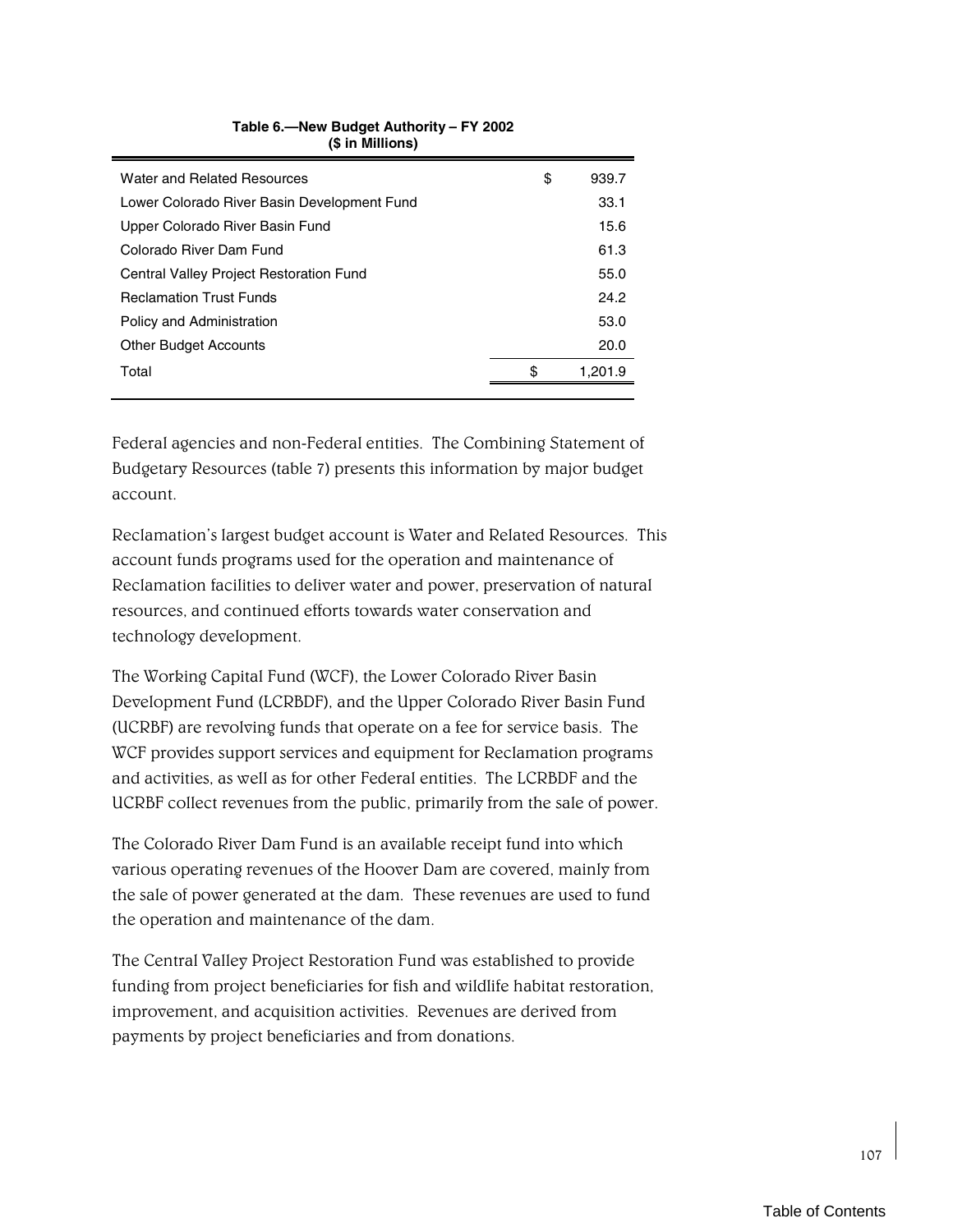#### **Table 7.—U.S. Department of the Interior, Bureau of Reclamation Combining Statement of Budgetary Resources For the Year Ended September 30, 2002 (In Thousands)**

|                                                      | Water and<br>Related<br><b>Resources</b> |             | Working<br>Capital<br>Fund |    | <b>Lower Colorado</b><br><b>River Basin</b><br><b>Development Fund</b> |    | <b>Upper Colorado</b><br><b>River Basin</b><br><b>Fund</b> |  |
|------------------------------------------------------|------------------------------------------|-------------|----------------------------|----|------------------------------------------------------------------------|----|------------------------------------------------------------|--|
| <b>Budgetary Resources:</b>                          |                                          |             |                            |    |                                                                        |    |                                                            |  |
| <b>Budget Authority:</b>                             |                                          |             |                            |    |                                                                        |    |                                                            |  |
| Appropriations Received                              | \$                                       | 748,819     | \$                         | \$ |                                                                        | \$ |                                                            |  |
| Net Transfers, Current Year Authority (+/-)          |                                          | 190,888     |                            |    | 33,142                                                                 |    | 15,560                                                     |  |
| Unobligated Balance:                                 |                                          |             |                            |    |                                                                        |    |                                                            |  |
| Beginning of Fiscal Year                             |                                          | 67,518      | 27,330                     |    | 72,919                                                                 |    | 13,591                                                     |  |
| Net Transfers, Unobligated Balances, Actual (+/-)    |                                          | 1,690       |                            |    | 137                                                                    |    | 403                                                        |  |
| Spending Authority From Offsetting Collections:      |                                          |             |                            |    |                                                                        |    |                                                            |  |
| Earned:                                              |                                          |             |                            |    |                                                                        |    |                                                            |  |
| Collected                                            |                                          | 187,902     | 311,595                    |    | 135,050                                                                |    | 61,606                                                     |  |
| Receivable from Federal Sources                      |                                          | (5, 429)    | 1,176                      |    | 1,685                                                                  |    | 87                                                         |  |
| Change in Unfilled Customer Orders:                  |                                          |             |                            |    |                                                                        |    |                                                            |  |
| <b>Advance Received</b>                              |                                          | 1,758       | (583)                      |    | 1,467                                                                  |    | (88)                                                       |  |
| <b>Without Advance From Federal Sources</b>          |                                          | 6,624       |                            |    |                                                                        |    |                                                            |  |
| Recoveries of Prior Year Obligations                 |                                          | 31,653      | 2,882                      |    | 156                                                                    |    | 3,663                                                      |  |
| Permanently Not Available                            |                                          | (285)       |                            |    | (1,030)                                                                |    | (2,717)                                                    |  |
| <b>Total Budgetary Resources</b>                     | \$                                       | 1,231,138   | \$<br>342,400              | \$ | 243,526                                                                | \$ | 92,105                                                     |  |
| <b>Status of Budgetary Resources:</b>                |                                          |             |                            |    |                                                                        |    |                                                            |  |
| Obligations Incurred:                                |                                          |             |                            |    |                                                                        |    |                                                            |  |
| Direct                                               | \$                                       | 781,126     | \$                         | \$ |                                                                        | \$ |                                                            |  |
| Reimbursable                                         |                                          | 193,742     | 310,498                    |    | 124,152                                                                |    | 75,842                                                     |  |
| <b>Total Obligations Incurred</b>                    |                                          | 974,868     | 310,498                    |    | 124,152                                                                |    | 75,842                                                     |  |
| Unobligated Balance:                                 |                                          |             |                            |    |                                                                        |    |                                                            |  |
| Apportioned                                          |                                          | 256,270     | 31,902                     |    | 119,374                                                                |    | 16,263                                                     |  |
| <b>Exempt From Apportionment</b>                     |                                          |             |                            |    |                                                                        |    |                                                            |  |
| <b>Total Status of Budgetary Resources</b>           |                                          | \$1,231,138 | \$<br>342,400              | \$ | 243,526                                                                | \$ | 92,105                                                     |  |
| Relationship of Obligations to Outlays:              |                                          |             |                            |    |                                                                        |    |                                                            |  |
| <b>Obligations Incurred</b>                          | \$                                       | 974,868     | \$<br>310,498              | \$ | 124,152                                                                | \$ | 75,842                                                     |  |
| Obligated Balance, Net, Beginning of Fiscal Year     |                                          | 282,884     | 14,263                     |    | 5,055                                                                  |    | 116,943                                                    |  |
| Obligated Balance, Net, End of Fiscal Year:          |                                          |             |                            |    |                                                                        |    |                                                            |  |
| <b>Accounts Receivable</b>                           |                                          | 19,646      | 9,363                      |    | 9,703                                                                  |    | 402                                                        |  |
| Unfilled Customer Orders From Federal Sources        |                                          | 38,235      |                            |    |                                                                        |    |                                                            |  |
| <b>Undelivered Orders</b>                            |                                          | (276, 878)  | (6, 159)                   |    | (2,919)                                                                |    | (25, 918)                                                  |  |
| <b>Accounts Payable</b>                              |                                          | (116,080)   | (17, 483)                  |    | (10, 689)                                                              |    | (90, 449)                                                  |  |
| Less: Spending Authority Adjustments                 |                                          | (32, 847)   | (4,058)                    |    | (1, 841)                                                               |    | (3,750)                                                    |  |
| Outlays:                                             |                                          |             |                            |    |                                                                        |    |                                                            |  |
| Disbursements                                        |                                          | 889,828     | 306,424                    |    | 123,461                                                                |    | 73,070                                                     |  |
| Less: Spending Authority from Offsetting Collections |                                          | (189, 661)  | (311, 011)                 |    | (136, 517)                                                             |    | (61, 518)                                                  |  |
| Net Outlays Before Offsetting Receipts               |                                          | 700,167     | (4, 587)                   |    | (13,056)                                                               |    | 11,552                                                     |  |
| Less: Offsetting Receipts                            |                                          | (353)       |                            |    |                                                                        |    |                                                            |  |
| <b>Net Outlays</b>                                   | \$                                       | 699,814     | \$<br>(4, 587)             | \$ | (13,056)                                                               | \$ | 11,552                                                     |  |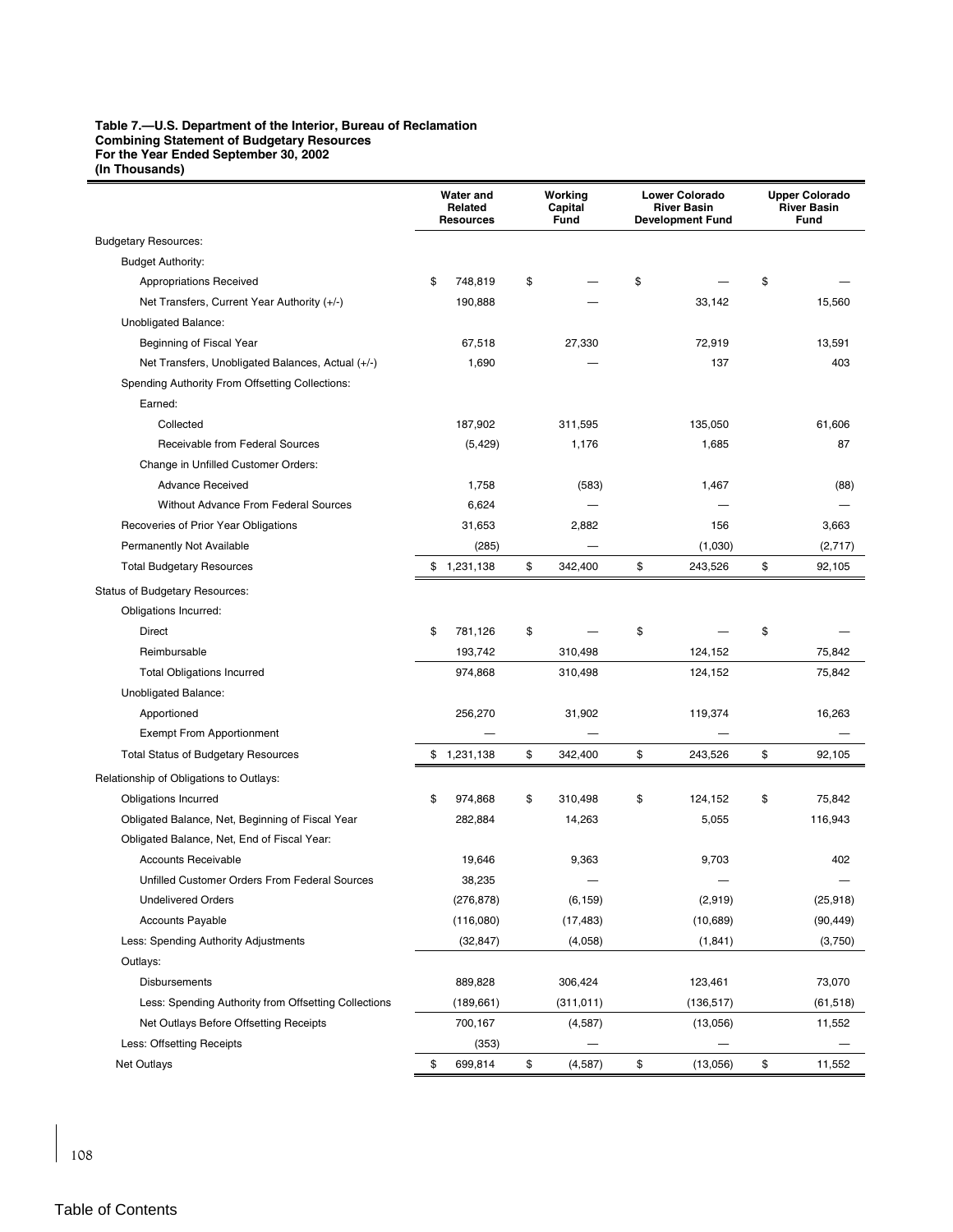| <b>Colorado River</b><br>Dam Fund | <b>Central Valley</b><br>Project<br><b>Restoration Fund</b> | Reclamation<br><b>Trust Funds</b> | Policy and<br>Administration |      | California Bay-<br><b>Delta Ecosystem</b><br>Restoration | <b>Other Budget</b><br><b>Accounts</b> | Combined<br><b>Budgetary</b><br>Total |
|-----------------------------------|-------------------------------------------------------------|-----------------------------------|------------------------------|------|----------------------------------------------------------|----------------------------------------|---------------------------------------|
|                                   |                                                             |                                   |                              |      |                                                          |                                        |                                       |
| \$<br>61,331                      | \$<br>55,039                                                | \$24,192                          | \$<br>52,968                 | \$   |                                                          | \$<br>8,035                            | \$<br>950,384                         |
|                                   |                                                             |                                   |                              |      |                                                          | 12,000                                 | 251,590                               |
| 9,941                             | 859                                                         | 51,074                            | 2,243                        |      | 44,671                                                   | 23,902                                 | 314,048                               |
|                                   |                                                             |                                   |                              |      |                                                          |                                        | 2,230                                 |
|                                   |                                                             |                                   |                              |      |                                                          |                                        |                                       |
|                                   | 11,790                                                      |                                   |                              |      |                                                          |                                        | 707,943                               |
|                                   |                                                             | (18, 131)                         |                              |      |                                                          |                                        | (20, 612)                             |
|                                   | (11,790)                                                    |                                   |                              |      |                                                          |                                        | (9,236)                               |
|                                   |                                                             |                                   |                              |      |                                                          |                                        | 6,624                                 |
| 765                               | 1,661                                                       | 49                                | 980                          |      | 8,439                                                    | 825                                    | 51,073                                |
| (2,771)                           |                                                             |                                   | (31)                         |      |                                                          | (35)                                   | (6, 869)                              |
| \$<br>69,266                      | \$<br>57,559                                                | \$57,184                          | \$<br>56,160                 | \$   | 53,110                                                   | \$<br>44,727                           | \$<br>2,247,175                       |
|                                   |                                                             |                                   |                              |      |                                                          |                                        |                                       |
| \$<br>63,215                      | \$<br>56,685                                                | \$10,310                          | \$<br>55,936                 | \$   | 20,451                                                   | \$<br>38,228                           | \$<br>1,025,951                       |
|                                   | $\overline{\phantom{0}}$                                    |                                   |                              |      |                                                          | $\qquad \qquad -$                      | 704,234                               |
| 63,215                            | 56,685                                                      | 10,310                            | 55,936                       |      | 20,451                                                   | 38,228                                 | 1,730,185                             |
| 6,051                             | 874                                                         | $\overline{\phantom{m}}$          | 224                          |      | 32,659                                                   | 6,499                                  | 470,116                               |
|                                   | $\overline{\phantom{m}}$                                    | 46,874                            |                              |      |                                                          |                                        | 46,874                                |
| \$<br>69,266                      | \$<br>57,559                                                | \$57,184                          | \$<br>56,160                 | \$   | 53,110                                                   | \$<br>44,727                           | \$<br>2,247,175                       |
|                                   |                                                             |                                   |                              |      |                                                          |                                        |                                       |
| \$<br>63,215                      | \$<br>56,685                                                | \$10,310                          | \$<br>55,936                 | \$   | 20,451                                                   | \$<br>38,228                           | \$<br>1,730,185                       |
| 4,446                             | 39,577                                                      | 378                               | 7,948                        |      | 65,345                                                   | 6,900                                  | 543,739                               |
|                                   |                                                             |                                   |                              |      |                                                          |                                        | 39,114                                |
| $\overline{\phantom{m}}$          | $\overline{\phantom{m}}$                                    | $\hspace{0.1mm}-\hspace{0.1mm}$   | $\overline{\phantom{m}}$     |      | $\hspace{0.1mm}-\hspace{0.1mm}$                          | $\overline{\phantom{m}}$               | 38,235                                |
| (1,039)                           | (39,660)                                                    | (6, 343)                          | (6, 281)                     |      | (38, 470)                                                | (29, 200)                              | (432, 867)                            |
| (2,570)                           | (8, 345)                                                    | (7, 166)                          | (2,848)                      |      | (4,060)                                                  | (3,068)                                | (262, 758)                            |
| (765)                             | (1,661)                                                     | 18,081                            | (980)                        |      | (8, 439)                                                 | (825)                                  | (37,085)                              |
|                                   |                                                             |                                   |                              |      |                                                          |                                        |                                       |
| 63,287                            | 46,596                                                      | 15,260                            | 53,775                       |      | 34,827                                                   | 12,035                                 | 1,618,563                             |
| $\overline{\phantom{0}}$          | $\overline{\phantom{m}}$                                    | $\overline{\phantom{m}}$          | $\overline{\phantom{0}}$     |      | $\overline{\phantom{0}}$                                 | $\overline{\phantom{0}}$               | (698, 707)                            |
| 63,287<br>(61, 331)               | 46,596                                                      | 15,260                            | 53,775                       |      | 34,827                                                   | 12,035                                 | 919,856<br>(1, 143, 348)              |
| \$<br>1,956                       | \$<br>(54, 714)<br>(8, 118)                                 | (24, 192)<br>\$ (8,932)           | \$<br>53,775                 | $\$$ | 34,827                                                   | \$<br>(1,002,758)<br>(990, 723)        | \$<br>(223, 492)                      |
|                                   |                                                             |                                   |                              |      |                                                          |                                        |                                       |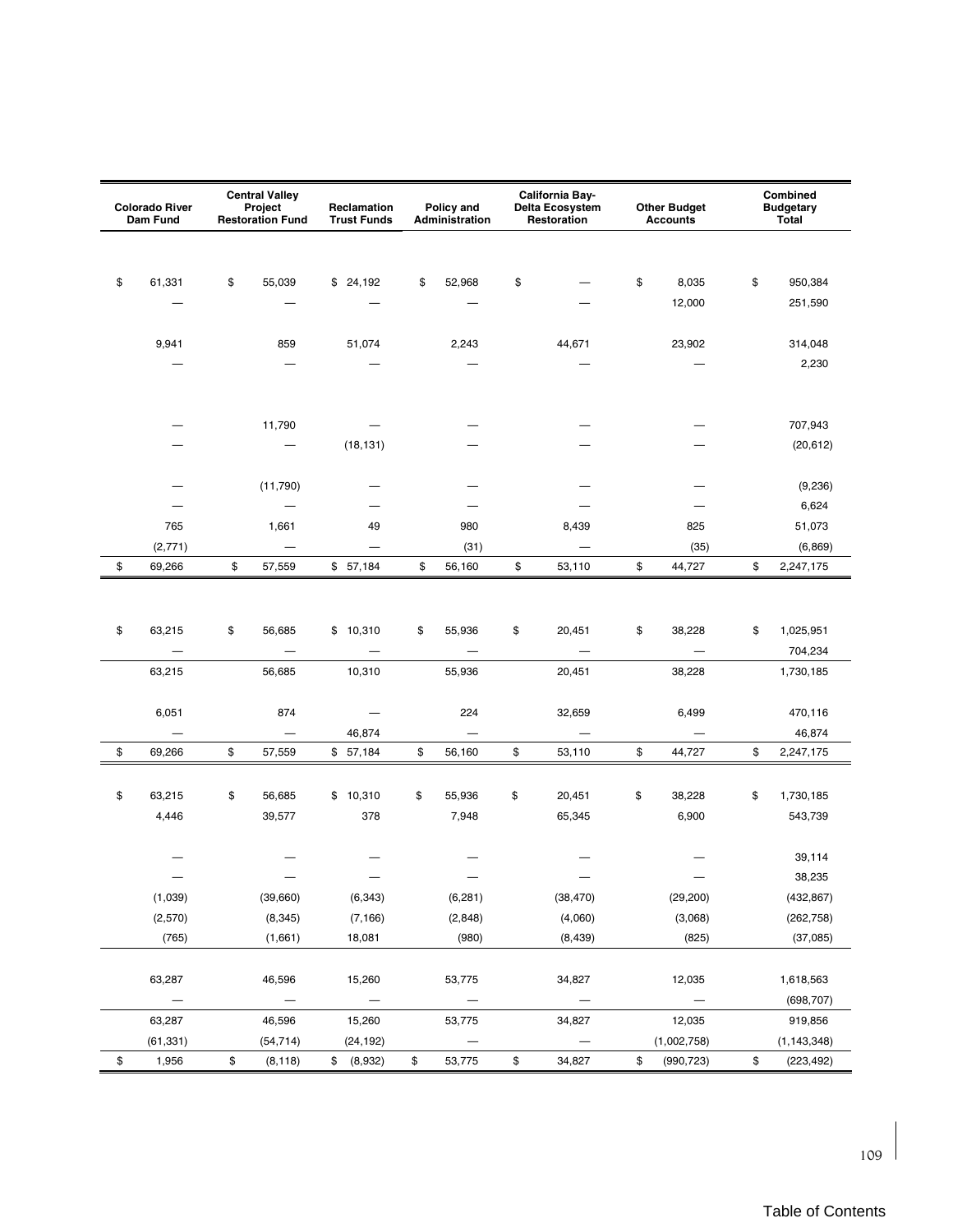Reclamation Trust Funds collect amounts that are earmarked for specific purposes and are expended accordingly, primarily to finance activities such as fish and wildlife habitat restoration and other mitigation efforts.

The Policy and Administration budget account is used to finance all of Reclamationís centralized management functions that are not chargeable directly to a specific project or program. These functions include management of personnel, safety and health, and information resources. Also included are budgetary policy formulation and execution, procurement and general services, and public affairs activities.

The California Bay-Delta Ecosystem Restoration account is included as part of Reclamation's budget for budget presentation purposes; these funds will be distributed among participating Federal agencies, based on a program recommended by the State of California and Federal Agencies (CALFED) group and approved by the Secretary of the Interior. The CALFED Bay-Delta Program was established in May 1995 to develop a comprehensive, long-term solution to the complex and interrelated problems in California's San Francisco Bay/Sacramento-San Joaquin Delta (Bay-Delta). The Bay-Delta system provides habitat for 120 fish and wildlife species, some listed as threatened or endangered. The system is also critical to California's economy because the two rivers that flow into the Bay-Delta provide potable water for two-thirds of Californiaís homes and businesses and irrigate more than 4 million acres of farmland on which 45 percent of the Nation's fruits and vegetables are grown. CALFED is comprised of a consortium of Federal and State agencies. Federal agencies include Reclamation, the U.S. Fish and Wildlife Service, the Environmental Protection Agency, and the National Marine Fisheries Service, with possible participation by other agencies in the future. State agency involvement includes oversight by the California Resources Agency and the participation of the State Department of Water Resources, the Department of Fish and Game, and the California Environmental Protection Agency.

The Other Budget Accounts balances include several smaller activities within Reclamation, including the San Gabriel Restoration Fund, loan program, and financing funds.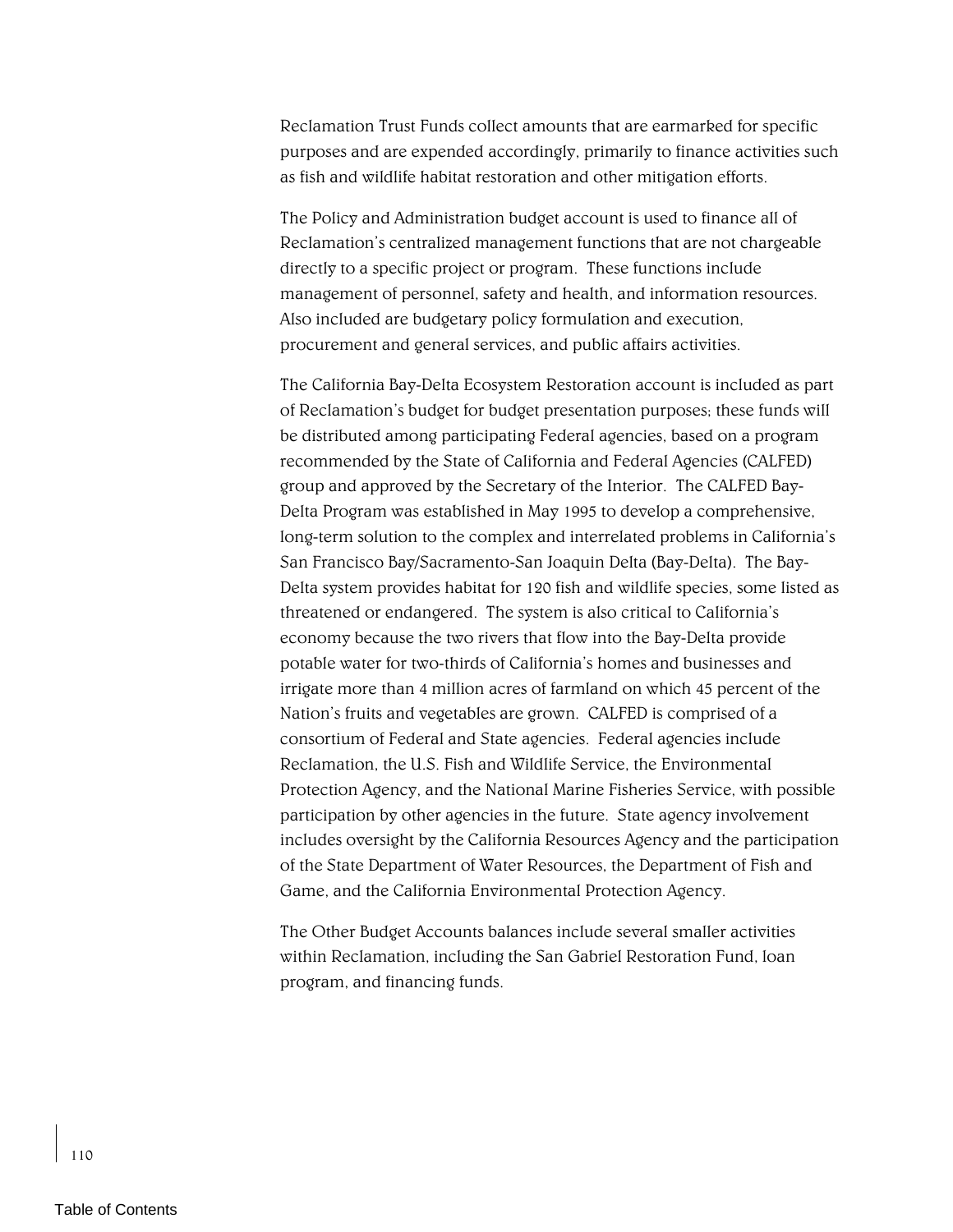# Working Capital Fund

Reclamation operates a Working Capital Fund to efficiently finance support services and equipment for Reclamation programs and other various Federal and non-Federal agencies. Table 8 presents balance sheet information on the financial position of the WCF as of September 30, 2002, and 2001.

|                                             | <b>FY2002</b> |        | FY 2001<br>(As Restated) |        |  |
|---------------------------------------------|---------------|--------|--------------------------|--------|--|
| <b>Assets</b>                               |               |        |                          |        |  |
| Intragovernmental Assets:                   |               |        |                          |        |  |
| Fund Balance with Treasury                  | \$            | 46,181 | \$                       | 41,593 |  |
| Accounts Receivable, Net                    |               | 9,357  |                          | 8,168  |  |
| Advances and Prepayments                    |               | 5,053  |                          | 5,230  |  |
| <b>Total Intragovernmental Assets</b>       |               | 60,591 |                          | 54,991 |  |
| Accounts Receivable, Net                    |               | 48     |                          | 72     |  |
| Loans Receivable, Net                       |               | 4,000  |                          | 3,500  |  |
| General Property, Plant, and Equipment, Net |               | 31,448 |                          | 36,529 |  |
| <b>Total Assets</b>                         | \$            | 96,087 | \$                       | 95,092 |  |
| <b>Liabilities</b>                          |               |        |                          |        |  |
| Intragovernmental Liabilities:              |               |        |                          |        |  |
| <b>Accounts Payable</b>                     | \$            | 3,876  | \$                       | 3,154  |  |
| <b>Accrued Payroll Benefits</b>             |               | 4,552  |                          | 3,314  |  |
| Debt                                        |               | 4,000  |                          | 3,500  |  |
| Other Intragovernmental Liabilities         |               | 3,353  |                          | 3,678  |  |
| Total Intragovernmental Liabilities         |               | 15,781 |                          | 13,646 |  |
| <b>Accounts Payable</b>                     |               | 3,599  |                          | 3,887  |  |
| <b>Accrued Payroll and Benefits</b>         |               | 13,858 |                          | 11,433 |  |
| <b>Other Liabilities</b>                    |               | 2,279  |                          | 2,537  |  |
| <b>Total Liabilities</b>                    |               | 35,517 |                          | 31,503 |  |
| <b>Net Position</b>                         |               |        |                          |        |  |
| <b>Cumulative Results of Operations</b>     |               | 60,570 |                          | 63,589 |  |
| <b>Total Net Position</b>                   |               | 60,570 |                          | 63,589 |  |
| <b>Total Liabilities and Net Position</b>   |               | 96,087 | \$                       | 95,092 |  |

#### **Table 8.—Working Capital Fund Combined Balance Sheet (In Thousands)**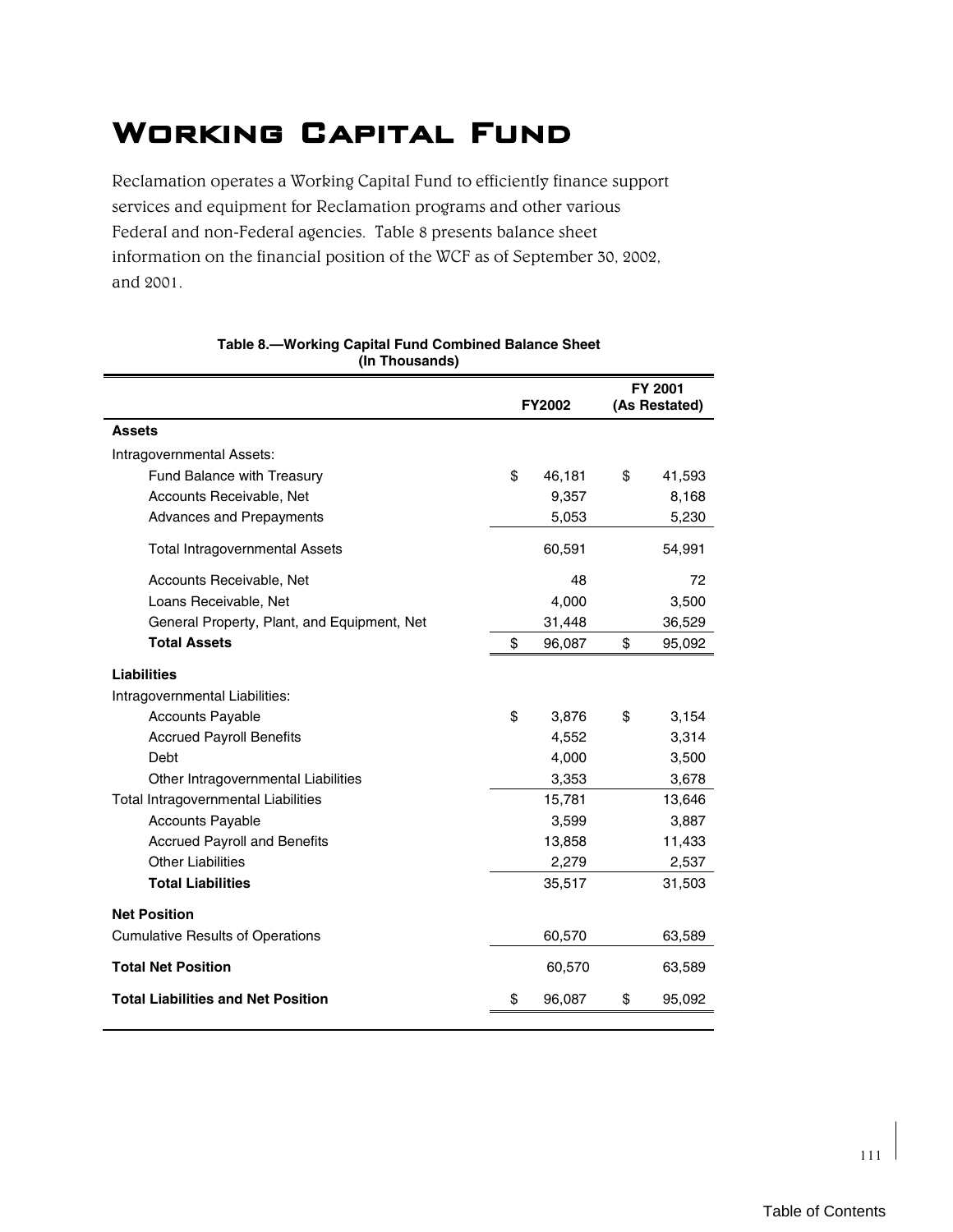Although the WCF is operated as a single entity, it is divided into 21 activities and numerous subactivities to facilitate management of the fund. Among the largest of the activities is the Technical Service Center (TSC), which provides engineering and technical services to WCF customers.

The WCF is an intragovernmental revolving fund, and recovers the full cost of doing business. The types of services provided by the WCF fall into three broad categories: (1) Engineering and Technical Services; (2) Administrative Services; and (3) Computer and Related Services. Table 9 presents a Statement of Net Cost for the WCF as of September 30, 2002, and 2001. The presentation by major category of services is intended to provide information on the relative composition of the WCF.

The most significant activities in the Engineering and Technical Services category are technical services related to water resources management support provided by the TSC. Also included in this category are vehicles and aircraft used for engineering support. The Computer and Related Services category includes software development.

|                                 | 2002                                                   |           |                                          |            |                                                      |           |                                                | 2001<br>(As Restated) |    |                                                |
|---------------------------------|--------------------------------------------------------|-----------|------------------------------------------|------------|------------------------------------------------------|-----------|------------------------------------------------|-----------------------|----|------------------------------------------------|
|                                 | <b>Engineering</b><br>and Technical<br><b>Services</b> |           | <b>Administrative</b><br><b>Services</b> |            | Computer<br>and<br><b>Related</b><br><b>Services</b> |           | Working<br><b>Capital Fund</b><br><b>Total</b> |                       |    | Working<br><b>Capital Fund</b><br><b>Total</b> |
| Expenses:                       |                                                        |           |                                          |            |                                                      |           |                                                |                       |    |                                                |
| <b>Operating Expenses</b>       |                                                        |           |                                          |            |                                                      |           |                                                |                       |    |                                                |
| Intragovernmental               | \$                                                     | 25,972    | \$                                       | 83,864     | \$                                                   | 3,665     | \$                                             | 113,501               | \$ | 73,186                                         |
| With the Public                 |                                                        | 64,921    |                                          | 116,151    |                                                      | 10,449    |                                                | 191,521               |    | 210,085                                        |
| <b>Total Operating Expenses</b> |                                                        | 90,893    |                                          | 200,015    |                                                      | 14,114    |                                                | 305,022               |    | 283,271                                        |
| Depreciation and Amortization   |                                                        | 2,269     |                                          | 1,172      |                                                      | 2,175     |                                                | 5,616                 |    | 6,819                                          |
| <b>Imputed Costs</b>            |                                                        |           |                                          | 9,594      |                                                      |           |                                                | 9,594                 |    | 8,357                                          |
| <b>Other Expenses</b>           |                                                        | 205       |                                          | 741        |                                                      | 12        |                                                | 958                   |    | 139                                            |
| <b>Total Expenses</b>           |                                                        | 93,367    |                                          | 211,522    |                                                      | 16,301    |                                                | 321,190               |    | 298,586                                        |
| Exchange Revenues:              |                                                        |           |                                          |            |                                                      |           |                                                |                       |    |                                                |
| Sale of Goods and Services      |                                                        | (95, 694) |                                          | (201, 322) |                                                      | (14, 958) |                                                | (311, 974)            |    | (284, 519)                                     |
| Net Cost of Operations          | \$                                                     | (2,327)   | \$                                       | 10,200     | \$                                                   | 1,343     | \$                                             | 9,216                 | \$ | 14,067                                         |

#### **Table 9.—Working Capital Fund Combining Statement of Net Cost (In Thousands)**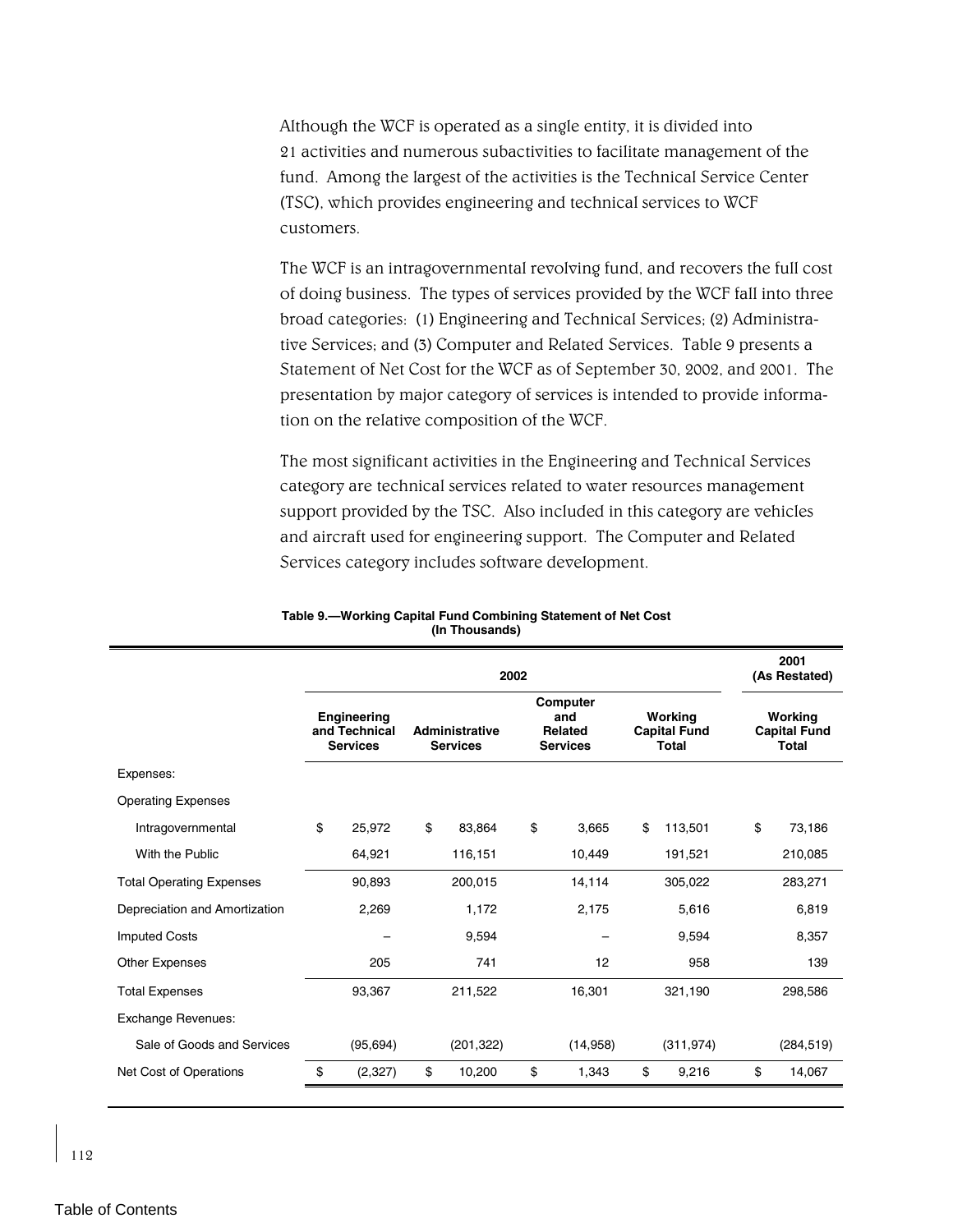# Deferred Maintenance

Reclamation owns a water resources management infrastructure with a combined total cost of \$20.4 billion, as of September 30, 2002. This infrastructure consists of diversion and storage dams; hydroelectric powerplants; water conveyance facilities (canals, pipelines, siphons, tunnels, and pumps); recreational facilities; and associated buildings, bridges, and roads, as well as an inventory of related construction, maintenance, laboratory, and scientific equipment. Reclamation operates and maintains some of these assets using annual or permanent appropriations or other funding sources available to it. However, Reclamation's water and power customers (or others—collectively "contractors") operate and maintain the remaining assets at their expense pursuant to contracts with Reclamation, which make up approximately one-half of the combined total cost of all assets.

As provided by the Federal Accounting Standards Advisory Board,<sup>1</sup> maintenance and repair is "the act of keeping fixed assets in an acceptable condition." This excludes "activities aimed at expanding the capacity of an asset or otherwise upgrading it to serve needs different from, or significantly greater than, those originally intended." Deferred maintenance is defined as "maintenance that was not performed when it should have been or was scheduled to be and which, therefore, is put off or delayed for a future period."

Reclamation employs a commercial, off-the-shelf maintenance management system on many of its larger, more complex facilities and performs condition assessment site reviews and other assessments to estimate the condition of, and determine the need for, any maintenance related to its assets. Under this program, essentially all of Reclamation's major assets, whether operated and maintained by Reclamation or its contractors, are assessed triennially. Although some degree of review is performed annually on many of Reclamation's major facilities, it would not be physically feasible or cost effective, given the number of assets and their geographic dispersion, to do full condition assessment reviews annually on

<sup>&</sup>lt;sup>1</sup> Statement of Federal Financial Accounting Standards Number 6.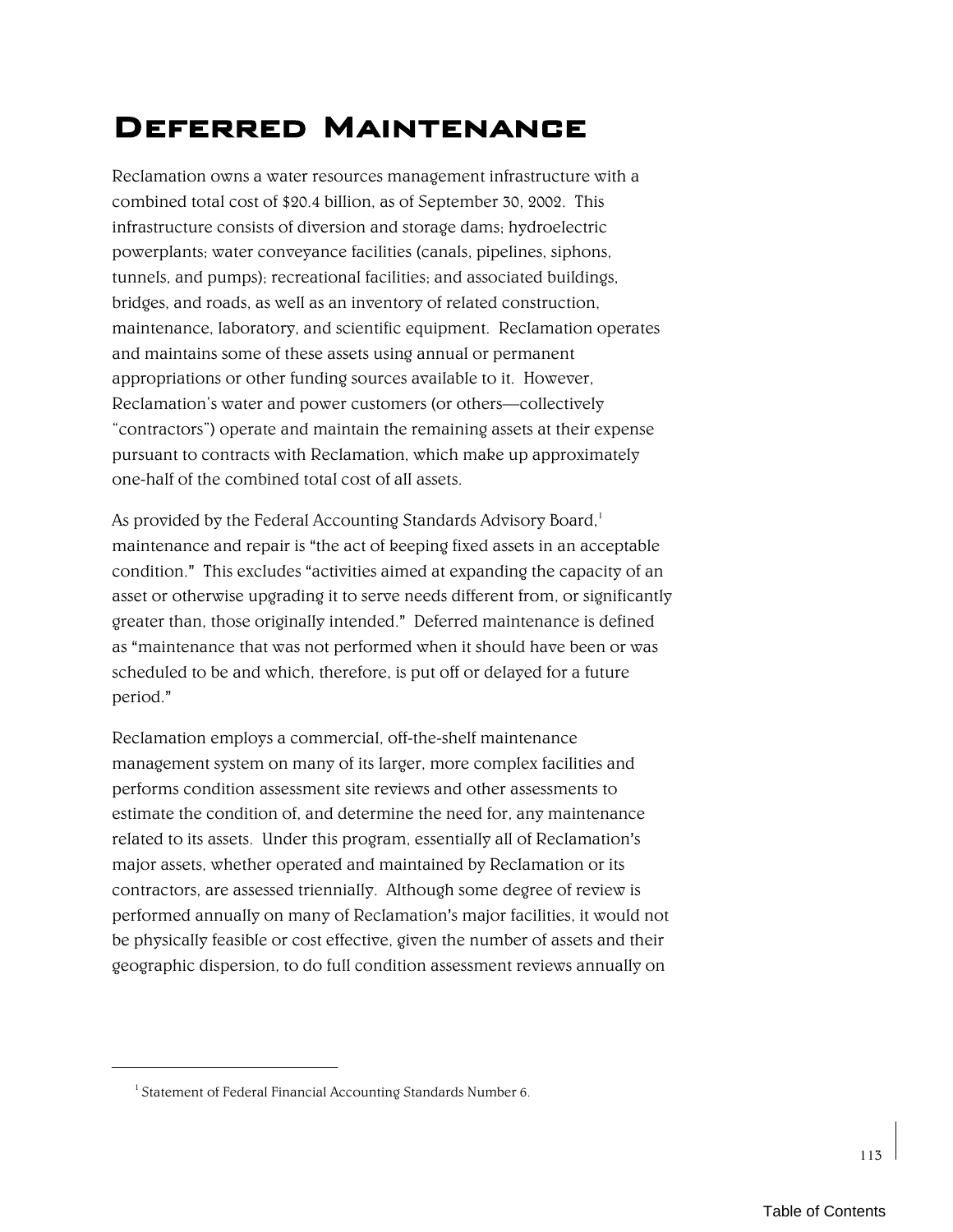all assets. However, monitoring/tracking of maintenance-related deficiencies/recommendations is generally conducted on an annual basis.

There are many factors that influence whether maintenance is performed as scheduled or deferred. These factors include, among others, limitations on access to facilities (e.g., due to water levels); intervening technological innovations or developments; seasonal or climatological considerations; reassessment of priorities; delays in the contract-award process; availability of, or delays related to, the contractor; and changes in funding priorities resulting, in some cases, from emergencies or unforeseen critical maintenance requirements. However, it is Reclamation's policy to give critical maintenance—that which addresses a threat to life, property, and safety-the highest priority.

Table 10 identifies Reclamation's estimate of deferred maintenance as of September 30, 2002, on only those facilities (Reserved) operated and maintained by it. The Reserved facilities currently in operation and

| Category                      | <b>Asset Condition</b>   | <b>Estimated Range of</b><br><b>Cost by Category</b><br>(\$ in Thousands) | <b>Total Estimated Cost</b><br>by Category<br>(\$ in Thousands) |  |  |  |  |  |
|-------------------------------|--------------------------|---------------------------------------------------------------------------|-----------------------------------------------------------------|--|--|--|--|--|
| Dam Facilities <sup>1</sup>   | Poor - Good              | $$1,673 - 19,278$                                                         | \$<br>19,278                                                    |  |  |  |  |  |
| Power Facilities <sup>1</sup> | P <sub>0</sub> or – Good | $620 - 14,949$                                                            | 14,949                                                          |  |  |  |  |  |
| <b>Canal Facilities</b>       | Fair – Good              | $241 - 944$                                                               | 944                                                             |  |  |  |  |  |
| <b>Fish Facilities</b>        | Fair - Good              | $21 - 7,199$                                                              | 7,199                                                           |  |  |  |  |  |
| Tunnels                       | Poor - Fair              | $160 - 670$                                                               | 670                                                             |  |  |  |  |  |
| <b>Bridges</b>                | Fair – Good              | $1 - 2$                                                                   | 2                                                               |  |  |  |  |  |
| Other $^2$                    | Poor – Good              | $21 - 5,006$                                                              | 5,006                                                           |  |  |  |  |  |
| Code Compliance               | Poor – Good              | $6 - 207$                                                                 | 207                                                             |  |  |  |  |  |
| <b>Total All Categories</b>   | Poor - Good              | $$2,743 - 48,255$                                                         | \$<br>48,255                                                    |  |  |  |  |  |
|                               |                          |                                                                           |                                                                 |  |  |  |  |  |

**Table 10.—Estimate of Deferred Maintenance as of September 30, 2002** 

<sup>1</sup> Because these are broad categories, the actual item of deferred maintenance could be a relatively small component of an overall category (e.g., a siphon or drain in an overall water conveyance system). None of the individual maintenance items would affect the overall safety of the facility or personnel or impact the delivery of water or power.

 $2$  This category includes phones, radio and communication systems, pond liner, water treatment/desalting plant equipment, parking lot, and miscellaneous equipment.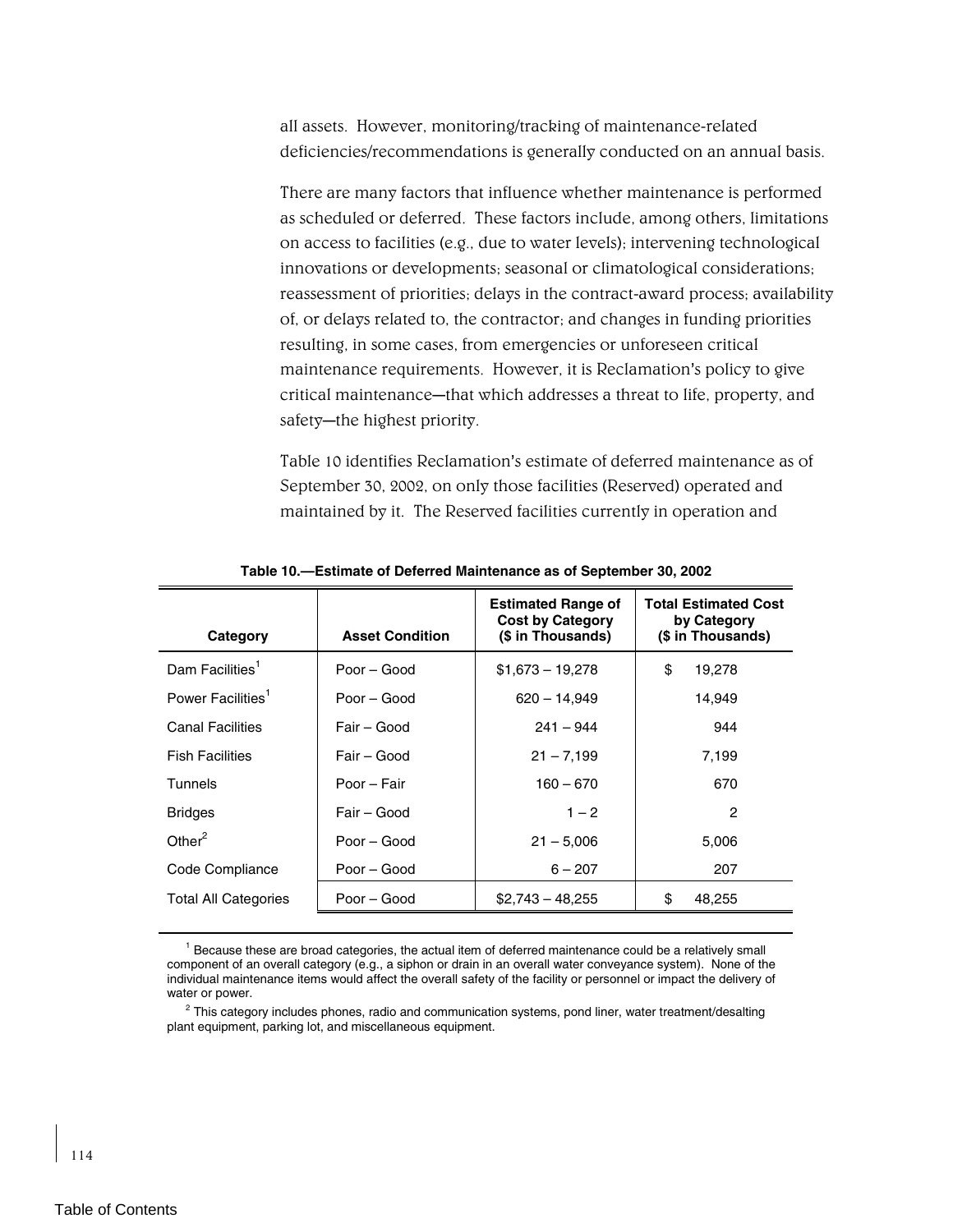maintenance status include heritage assets that are components of active project facilities.<sup>2</sup> Furthermore, the precision attributable to these estimates for the assets involved is based on current, available data.

Reclamation continues to refine its estimates by improving the documentation procedures and systems for tracking condition assessments and for reporting the scheduling and deferral of maintenance work. Reclamation uses budget estimates, the Dam Safety Information System, Accessibility Data Management System, Maintenance Management System, and manager discretion as sources for potential deferred maintenance. It is expected that wide variations in the reporting of deferred maintenance will take place from year to year because of the kind of maintenance work that takes place across Reclamation.

In FY 1999, Reclamation began implementation of its "Plan for Improving the Reporting of Deferred Maintenance" (Deferred Maintenance Plan). The purpose of the Deferred Maintenance Plan is to establish the steps which Reclamation intends to take to improve the reporting of deferred maintenance. Although Reclamation implemented the Deferred Maintenance Plan in FY 1999, it will take a period of years before the Deferred Maintenance Plan is fully achieved.

 $2^{\circ}$ The deferred maintenance of heritage assets that are part of active project features is reported under this section, not under the "Heritage Assets" section of "Stewardship Assets." Of the deferred maintenance reported in table 10, \$9.7 million represents deferred maintenance on active multiuse heritage assets. Heritage assets that may have been a part of an active project, but no longer serve that purpose, are reported under the "Heritage Assets" section of "Stewardship Assets<sup>"</sup>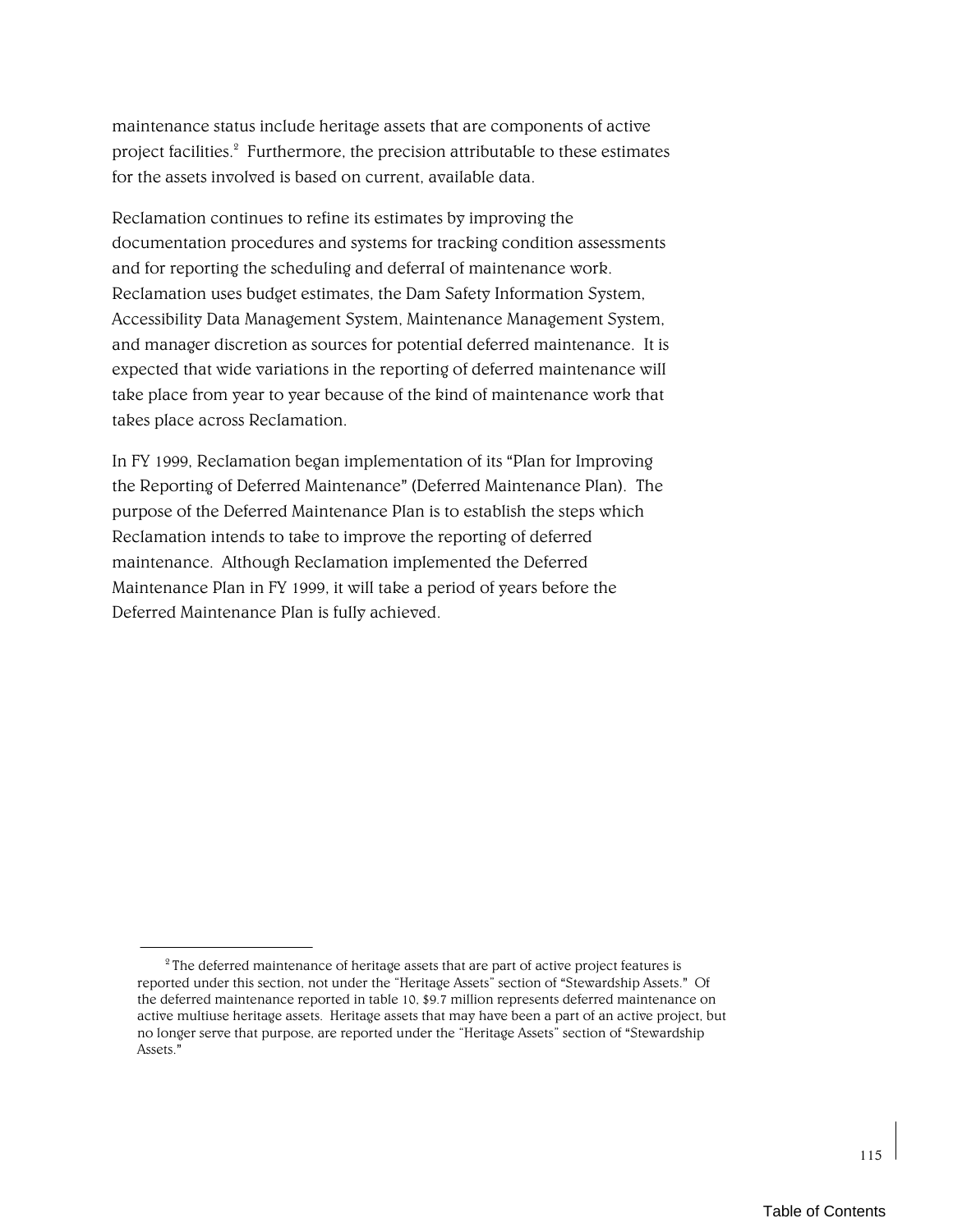# Diversity Accomplishments

#### **GPRA Goal for the Workforce Representation**

**Annual Goal/Performance Measure** – By the end of FY 2002, Reclamation will show an improvement in the representativeness of its workforce compared with the diversity of these occupations in the relevant civilian workforce from a September 30, 1999, baseline.

| <b>Annual Target</b> | <b>Annual Results</b> | <b>Goal Status</b>   |
|----------------------|-----------------------|----------------------|
| 10 percent           | 8.1 percent           | <b>Behind target</b> |

**Indicator** – Percentage increase in representation. Annual target = 10; third quarter results = 8.3; fourth quarter =  $8.1$ .

**Goal Notes** – While significant gains were made earlier in the year, Reclamation did not reach its annual goal of 10 percent. Because the goal is cumulative through FY 2003, we began the new fiscal year at +8.1 percent. We are confident that the additional 1.9-percent increase will be achieved in FY 2003. There is, however, a need to monitor the separation rate of the following groups: White women, Black women, Hispanic women, Asian American/Pacific Islander women, and American Indian/Alaskan Native men and women. A retention study, currently being conducted, is an action item in Reclamation's 2002-2004 Affirmative Employment Program (AEP) Plan to examine separation rates. This study and other strategies such as a Reclamation-wide "corporate approach" to outreach and recruitment, a recruitment website and brochure, partnership agreements with minority-serving institutions, advertisements in minority publications, an annual outreach and recruitment calendar, and increased use of tools such as recruitment, retention, and relocation bonuses, all support this GPRA goal. For the fourth quarter of FY 2002, the population percentage change in the diversity of the permanent workforce was +8.11 percent. Minorities were +5.08 percent; all women were +3.03 percent, resulting in an overall change of +8.1 percent. This percentage change covers all occupations. The total number of permanent employees increased by 103 positions, beginning with 5,447 positions as of September 30, 1999, and ending with 5,550 positions as of September 30, 2002.

**Data Source** – Equal Employment Opportunity Reports

Reclamation, together with the National Park Service and the U.S. Fish and Wildlife Service, formed the Diversity Coalition West (Ad Hoc Team) to address diversity issues. The mission of the coalition is to enhance conservation by sharing tasks related to diversity through inter-agency cooperation, consultation, and communication in order to build a diverse workforce in all the partner bureaus. The partners meet monthly, or as needed, to share information, work together on projects, share web sites and employment databases, and communicate regularly on issues that affect workforce development and diversity. The team collaborates on developing and sharing best practices related to education, recruitment, outreach to grassroots diverse organizations, and retention.

At the end of FY 2002, Reclamation's cadre of Senior Executive Service employees consisted of 29.4 percent female and 18 percent minority employees. This represents one of the Department of the Interiorís most diverse bureau executive teams.

Phase I of the Women's Retention Study was released Reclamation-wide in July 2002. The

Phase I report provides preliminary data and analysis of the turnover (i.e., high separation rate) of Reclamation's female workforce. Subsequent phases will concentrate on further data analysis and retention strategies.

# **National Outreach and Recruitment Initiatives**

In FY 2002, Reclamation supported numerous minority and women-based organizations that promote diversity. Various forms of support were provided, e.g., participating at national conferences, planning and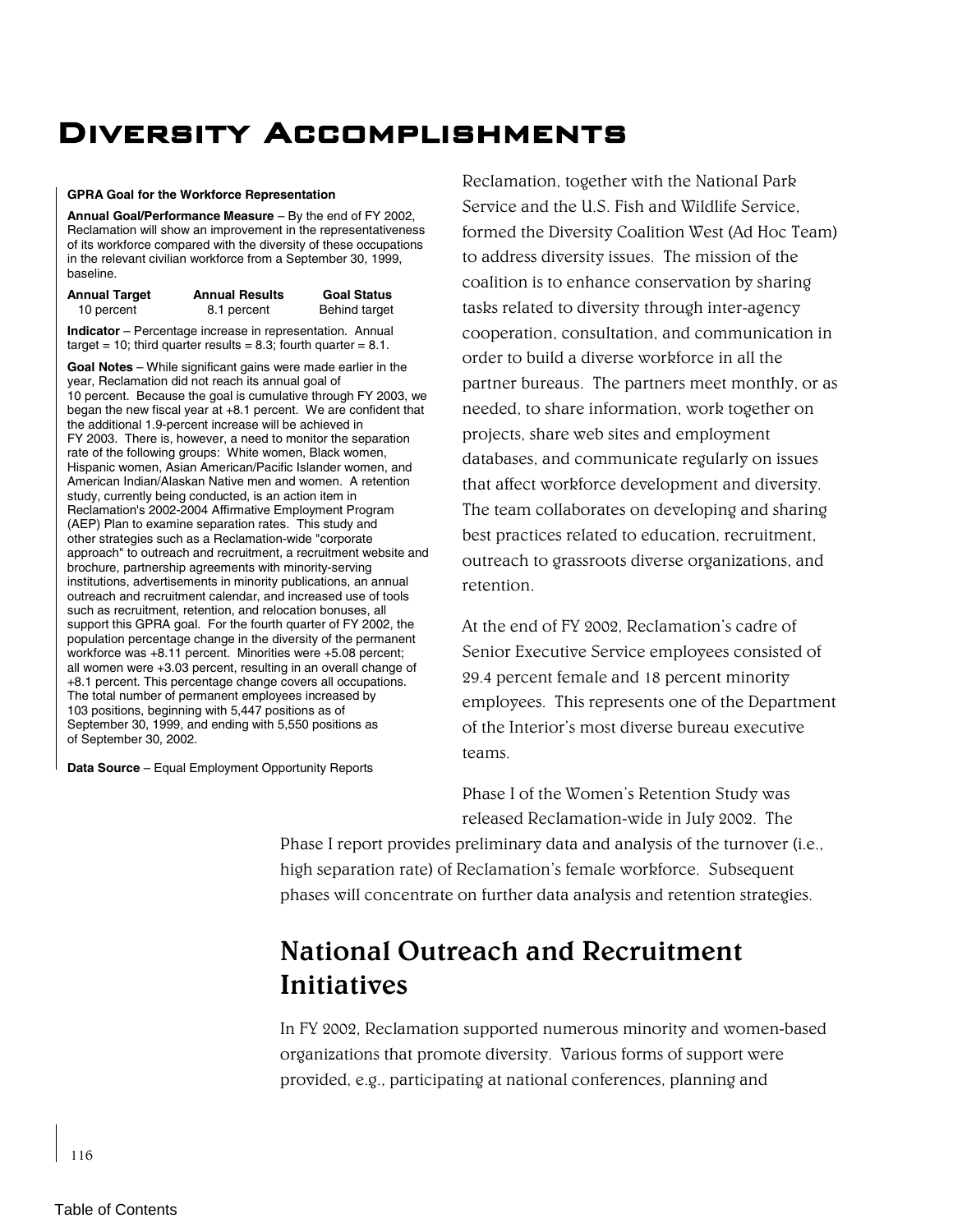participating in pre-conference training forums, purchasing booths and advertisements for outreach and recruitment, and volunteering as judges at youth events and as guest speakers at local colleges.

# **Partnership Agreements**

At the end of FY 2002, Reclamation had educational partnerships with five minority-serving institutions to increase minority hiring for students jobs and internships. These institutions are: Southern University at Baton Rouge, Louisiana; Langston University at Langston, Oklahoma; Southwestern Indian Polytechnic Institute in Albuquerque, New Mexico; New Mexico Highlands University at Las Vegas, New Mexico; and California State University at San Bernardino, California.

### **Reclamation Diversity Representation**

At the end of FY 2002, Whites were the most represented race/national origin group, Hispanics were the next highest represented group, followed by Blacks, American Indians/Alaskan Natives, and Asian Americans/Pacific Islanders. Figure 1 shows the breakout per group and the progress made each quarter in FY 2002. Reclamation's total permanent workforce was 5,550 (figure 2); the temporary workforce was 364 (figure 3); and persons with targeted disabilities were 62 (figure 4).

In specific under-represented occupations, progress was made to address the conspicuous absence of certain minority groups. In the 090-Guide series, Black men were conspicuously absent, and one Black male was hired into the series. In the 401-Biological General Science series, Black men and women were conspicuously absent, and one Black male and one Black female were hired into the series. In the 802-Engineering Technician series, Asian American/Pacific Islander women were conspicuously absent, and one Asian American /Pacific Islander woman was hired.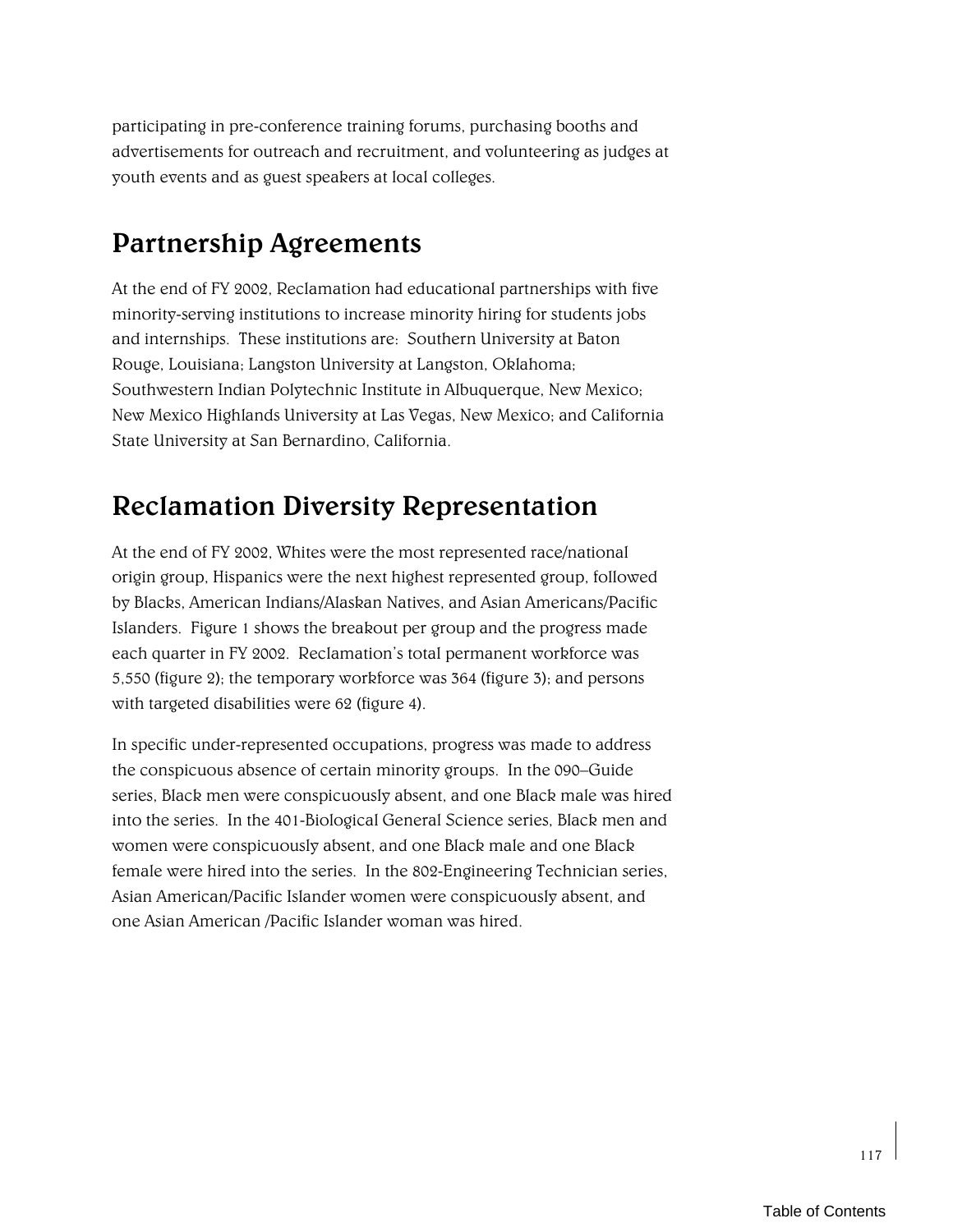Figure 1.-Bars show quarterly change by race and national origin.

| Reclamation's                                        | December                                 |      |      |      |      |      |
|------------------------------------------------------|------------------------------------------|------|------|------|------|------|
| Total<br>Permanent<br>Workforce<br><b>By Quarter</b> | <b>HELD</b><br>March                     |      |      |      |      |      |
| In FY 2002                                           | mm<br>July                               |      |      |      |      |      |
| White <b>Keeps</b><br>Black Count<br>Hispanic IIIII  | $\overline{\text{mm}}$<br>ā<br>September |      |      |      |      |      |
| Asian <b>League</b><br>Indian E<br>Employees 0       | पापम                                     | 1000 | 2000 | 3000 | 4000 | 5000 |

Figure 2.—Bars show annual change by race, national origin, and gender (permanent workforce).



Figure 3.-Bars show annual change by race, national origin, and gender (temporary workforce).

| Reclamation's<br>Total<br>Temporary<br>Workforce<br><b>By Fiscal</b><br>Year | 1999<br><b>DESCRIPTION</b><br>2000                                              |      |                |      |      |      |
|------------------------------------------------------------------------------|---------------------------------------------------------------------------------|------|----------------|------|------|------|
| White <b>Keeps</b><br>Black <b>Company</b><br>Hispanic IIIII                 | <b><i><u>PERSONAL PROPERTY</u></i></b><br>2001<br>minimu<br>es.<br>Born<br>2002 |      |                |      |      |      |
| Asian <b>League</b><br>Indian E<br>Employees <sup>10</sup>                   | 1311111111                                                                      | 1000 | 11.51%<br>2000 | 3000 | 4000 | 5000 |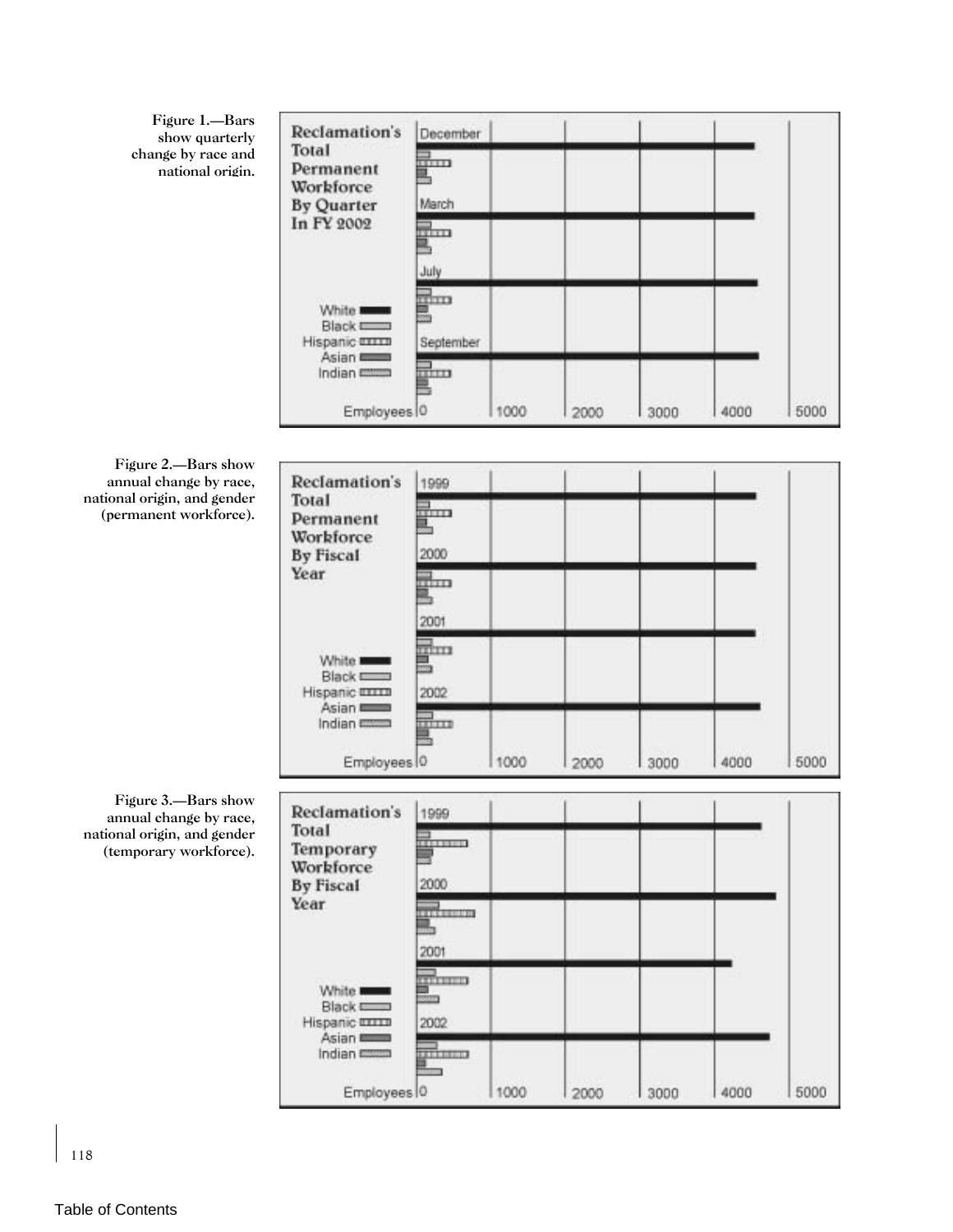| Targeted<br>Disability<br><b>Employees Per</b><br>Year | 1999 |    |    |    |    |    |    | 6. |    |
|--------------------------------------------------------|------|----|----|----|----|----|----|----|----|
|                                                        | 2000 |    |    |    |    |    |    | 71 |    |
|                                                        | 2001 |    |    |    |    |    | 65 |    |    |
|                                                        | 2002 |    |    |    |    |    | 62 |    |    |
| Employees 0                                            |      | 10 | 20 | 30 | 40 | 50 | 60 | 70 | 80 |

Figure 4. - Bars show the trend of targeted disability for the past 5 fiscal years.

### **Groups at Current Parity or Higher**

Compared to the relevant civilian labor force (RCLF), at the end of FY 2002, four groups were at current parity or higher. (Note: RCLF is the civilian labor force data that are directly comparable or relevant to the data looked at in the Federal workforce. For example, representation of Black engineers employed in Reclamation's workforce is compared to the number of Black engineers reported in the RCLF—as opposed to the number of Blacks in the overall civilian labor force. Parity is defined as representation that is equivalent to the relevant civil labor workforce.)

- Hispanic men (5.2 percent versus 3.3 percent)
- Hispanic women (3.0 percent versus 1.8 percent)
- American Indian/Alaskan Native men (1.8 percent versus 0.3 percent)
- American Indian/Alaskan Native women (1.4 percent versus 0.1 percent)

The markedly under-represented groups were:

- Black men (1.7 percent versus 3.5 percent)
- Black women (1.7 percent versus 3.3 percent)
- Asian American/Pacific Islander men (1.3 percent versus 2.7 percent)

Figure 5 compares Reclamation to the relevant civilian labor workforce.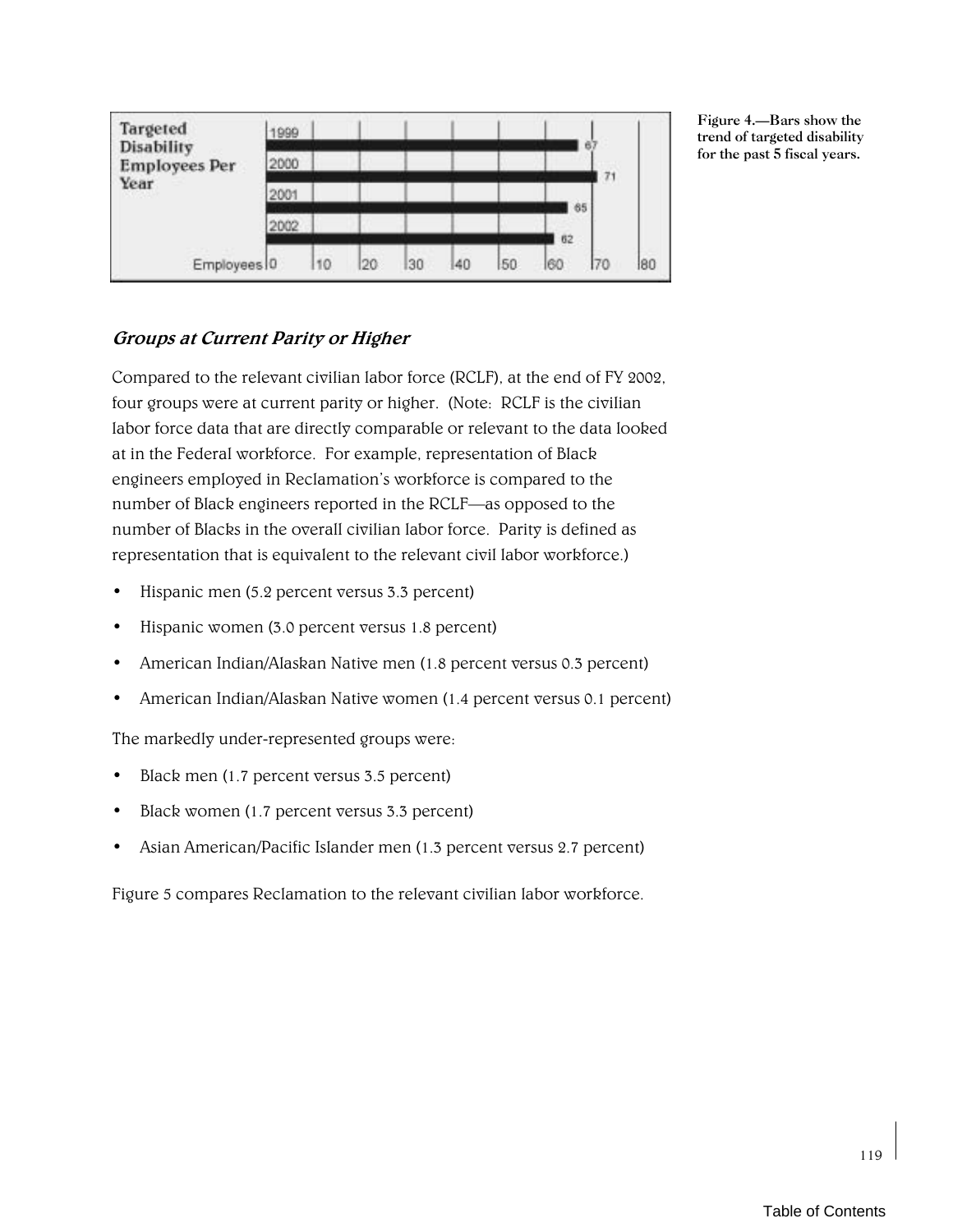Figure 5. Lines compare Reclamation to the relevant civilian labor workforce.



### **Persons with Targeted Disabilities**

The percentage of persons with disabilities stayed the same in FY 2002. Reclamation continues to stay at the Government average, which is 1.2 percent. Figure 6 shows the trend of hires for the past 4 years. Figure 6 shows the percent of progress made per quarter. (Note: Targeted disabilities are those disabilities that make it difficult for an individual to perform one or more functional activities [e.g., deafness, blindness, missing extremities, etc.].)



### **Representation of Most Diverse Occupations**

ìMost diverseî is defined as occupations with close to 100 or more employees with representation across all groups. The most diverse occupations in Reclamation are: Series 343, Management and Program Analysis; Series 810, Civil Engineer; Series 1102, Contracting; Series 1702,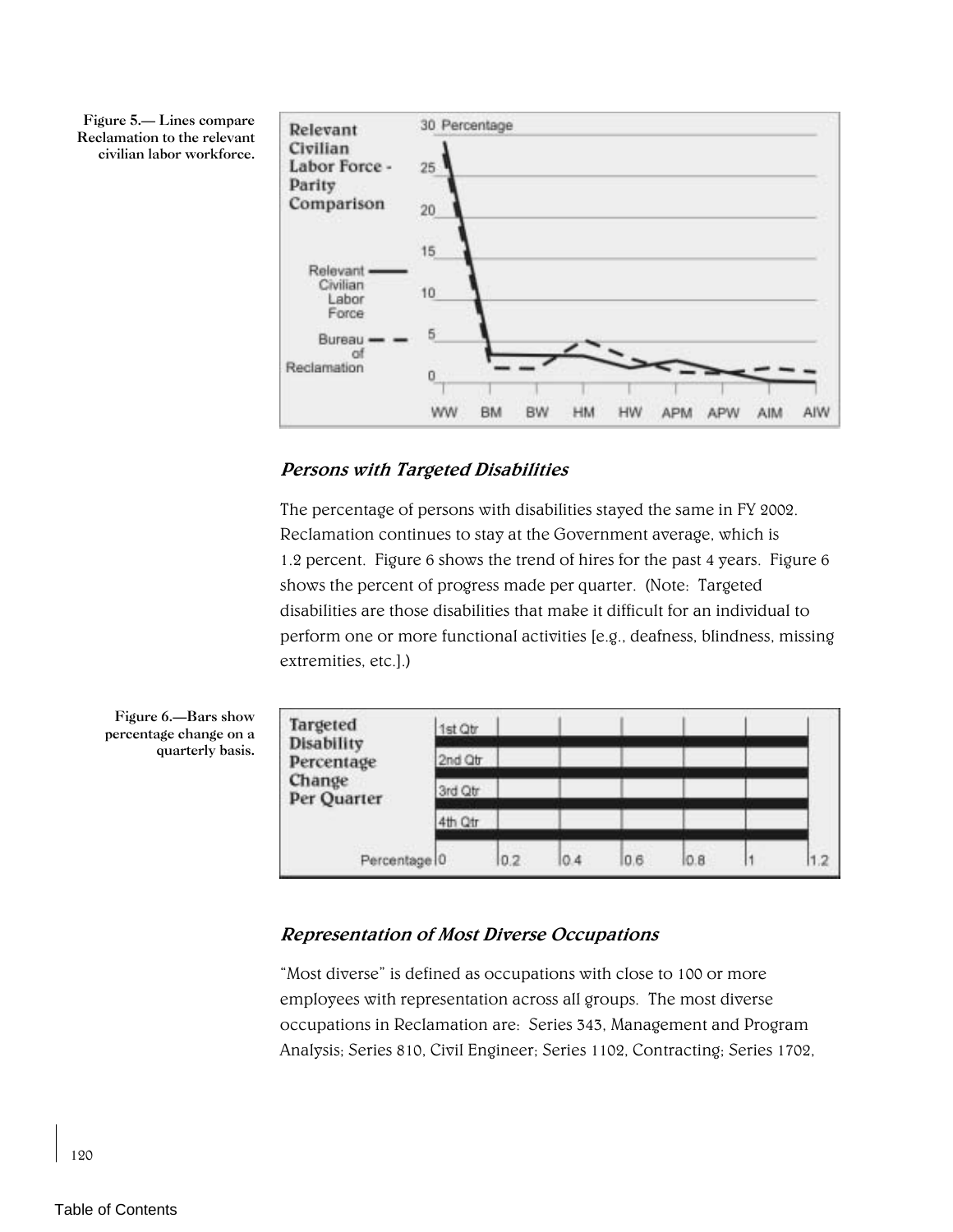Education and Training; and Series 2210, Information Technology Management (formerly the 334 series). Although White men and White women remain the most represented group in eight occupations, representation of other groups has increased. Figure 7 shows the most diverse occupations in Reclamation.



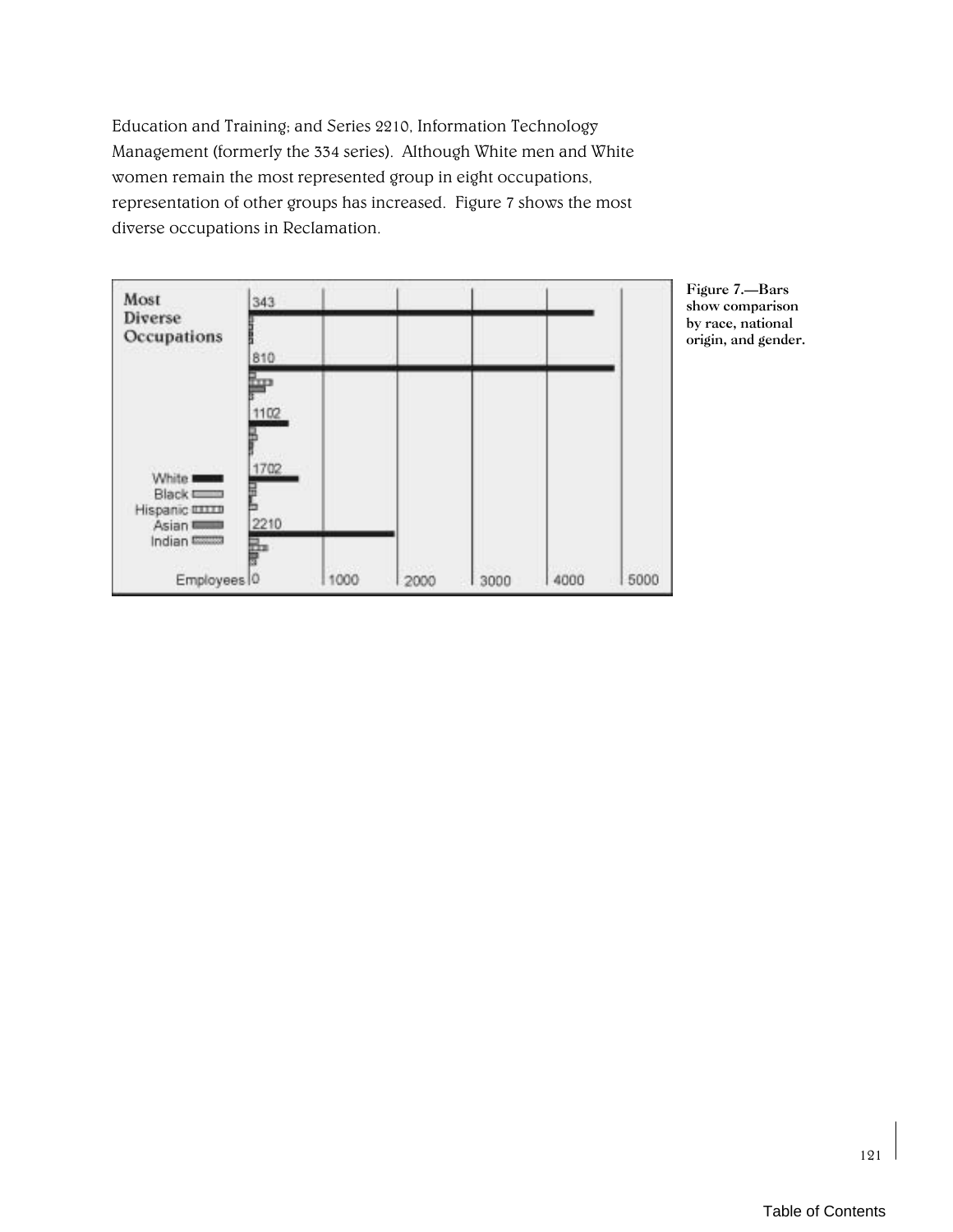Comments and questions about this report or its contents can be made to Ed Abreo, Bureau of Reclamation, Management Services Office, D-7710, P.O. Box 25508, Denver, CO 80225-0508. Telephone: 303-445-3423

To receive additional copies of this report, please contact the Bureau of Reclamation, Technical Communications Group, D-8011, P.O. Box 25007, Denver, CO 80225. Telephone: 303-445-2572

This report was written and produced by Reclamation's Technical Communications Group and the Visual Presentations Group. All financial material was prepared by Reclamation's Finance and Accounting Services Division.

> To view this Annual Report on the Internet, please visit <http://www.usbr.gov/main/news/annualreport.html>.